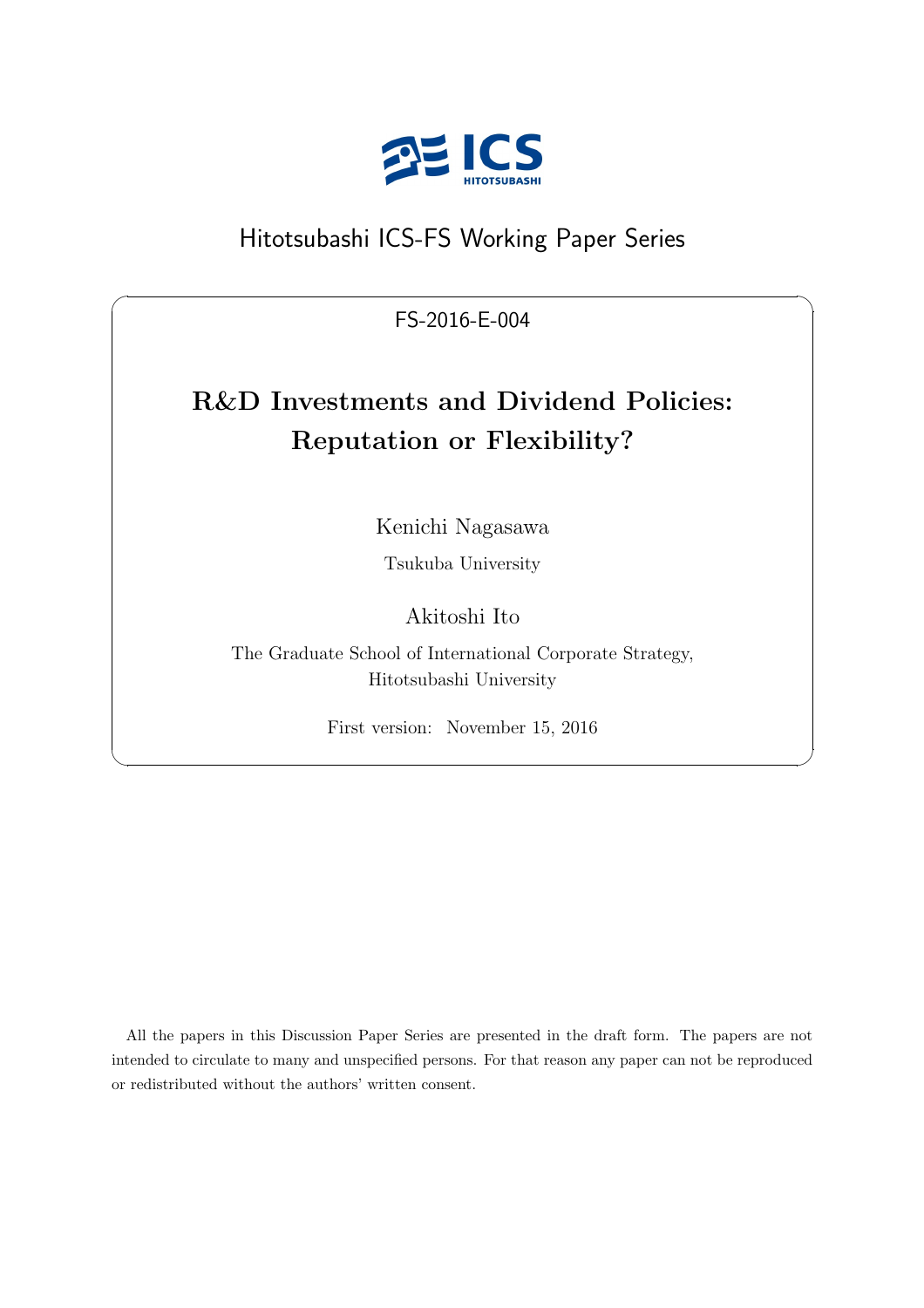#### R&D Investments and Dividend Policies: Reputation or Flexibility?

First Version: November 15, 2016

Kenichi Nagasawa Tsukuba University

Akitoshi Ito(\*) Graduate School of International Corporate Strategy Hitotsubashi University

#### **Abstract**

We examine whether the reputation effect hypothesis is empirically valid for the dividend behavior of firms in an economy with moderate corporate governance pressures. We take the Japanese economy during the 2000s and early 2010s as a sort of case study. We obtain the following two empirical findings. First, the relationship between the R&D intensity and dividend payouts is inverse U-shaped. Second, for firms with extra cash, the R&D intensity is positively associated with the dividend payouts, and for firms with positive net debt the R&D intensity is less positively associated with the dividend payouts. These results are consistent with the contingency versions of the reputation effect hypothesis.

Key words: dividends, R&D, reputation, financial flexibility, and governance.

Kenichi Nagasawa, Tsukuba University, Japan Email: nae0611@yahoo.co.jp

(\*) Corresponding Author:

Akitoshi Ito, Graduate School of International Corporate Strategy, Hitotsubashi University, Japan Phone: 81-(0)3-4212-3082; Fax: 81-(0)3-4212-3020; Email: aito@ics.hit-u.ac.jp

-----------------------------------------------------

We would like to thank Atsushi Chino, Naoya Mori and participants at the 2016 Nippon Finance Association Conference for their helpful comments. We also benefited from the discussion with Takato Hiraki and Hisao Miyagawa. Akitoshi Ito is thankful for comments from participants at the MPT forum. All remaining errors are our own.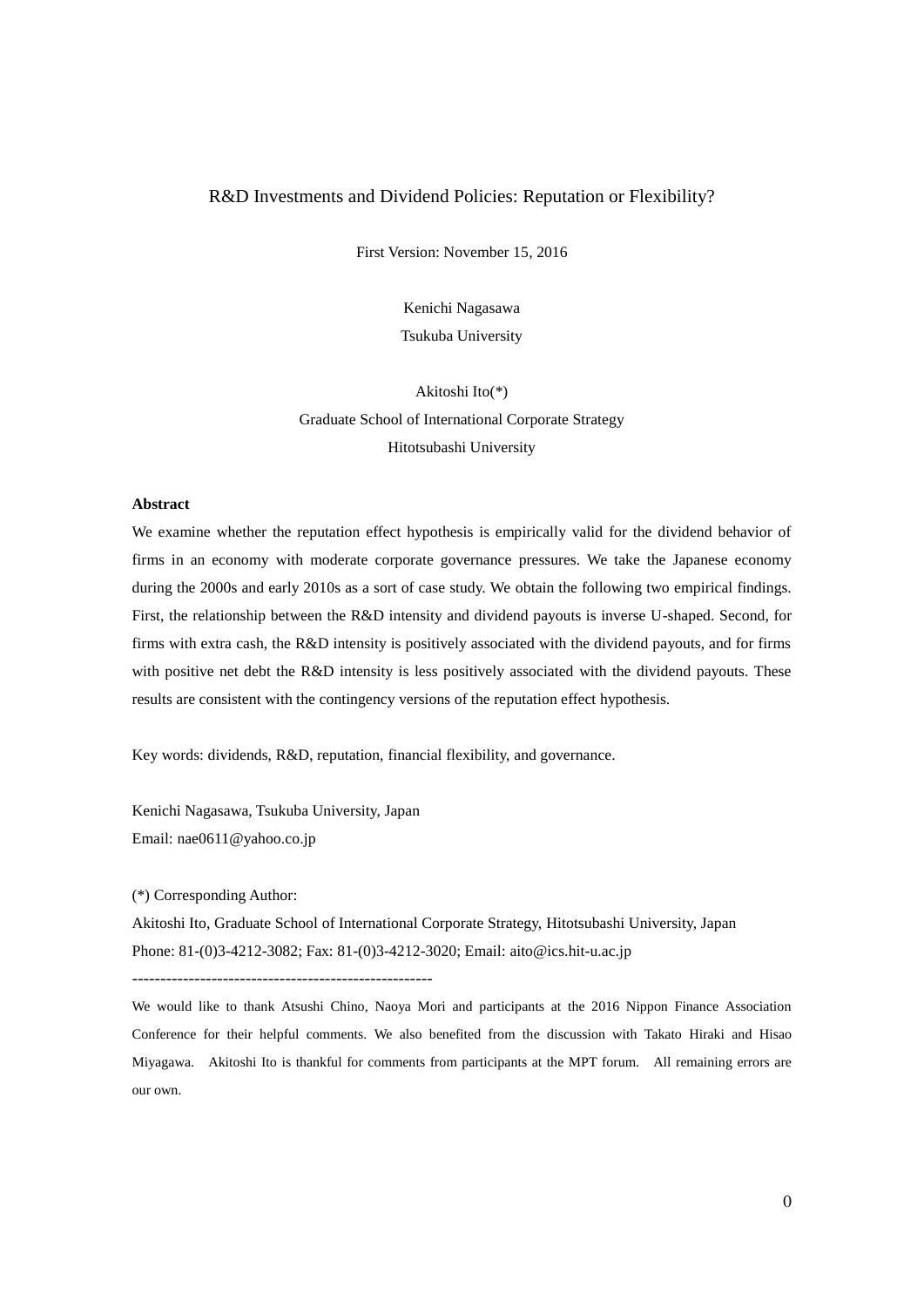#### R&D Investments and Dividend Policies: Reputation or Flexibility?

#### Abstract

We examine whether the reputation effect hypothesis is empirically valid for the dividend behavior of firms in an economy with moderate corporate governance pressures. We take the Japanese economy during the 2000s and early 2010s as a sort of case study. We obtain the following two empirical findings. First, the relationship between the R&D intensity and dividend payouts is inverse U-shaped. Second, for firms with extra cash, the R&D intensity is positively associated with the dividend payouts, and for firms with positive net debt the R&D intensity is less positively associated with the dividend payouts. These results are consistent with the contingency versions of the reputation effect hypothesis.

#### 1. Introduction

Recent literature on the relationship between R&D investments and dividend policies provides empirical evidence consistent with the financial flexibility hypothesis. Namely, R&D-intensive firms tend to reduce dividend payouts and increase cash holdings (Hoberg et al. (2014), Lee et al. (2011), Chaya ns Suh (2009), Pinkowitz, Stulz and R. Williamson (2006), and Fama and French (2001)). Since R&D-intensive firms are likely to be subject to severe information asymmetries, it is often difficult for these firms to rely on outside financing. Thus, R&D-intensive firms tend to reduce dividends and maintain high cash holdings or financial flexibility.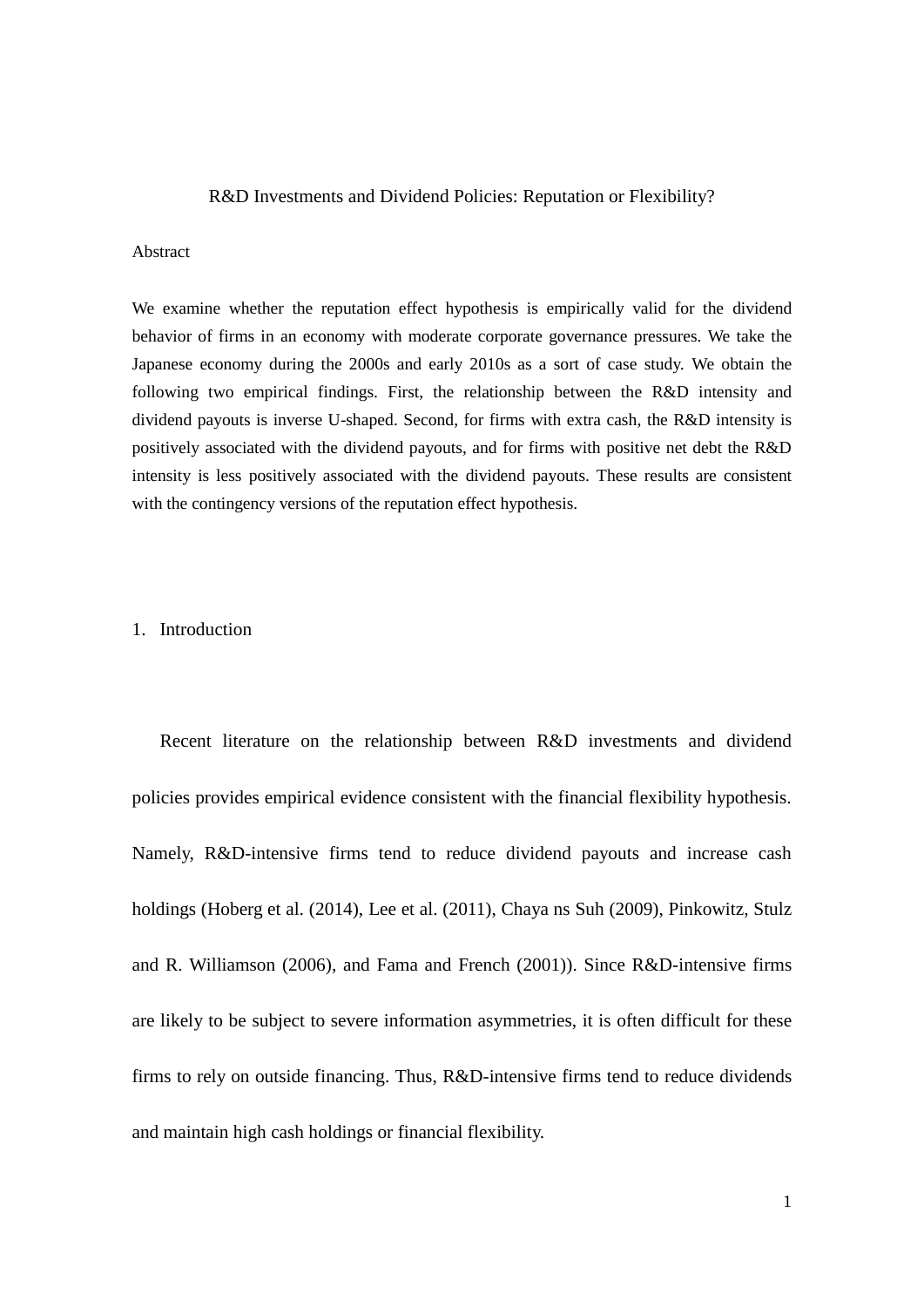The financial flexibility hypothesis implicitly assumes that managers are under governance pressures to pay out extra cash in the future because of proper incentives or monitoring provided for managers (DeAngelo, DeAngelo and Skinner (2008)). Therefore, even though managers preserve some cash, shareholders are confident that they will receive the amount of payouts which is equivalent to the present value of preserved cash and reinvested R&D and other projects.

However, if well-functioning corporate governance has not been installed in firms, managers may not have any incentive to pay out extra cash to shareholders at any time. The reputation effect hypothesis, which we focus on in this paper, argues that managers in firms with weak corporate governance still have an incentive to pay out because managers want to build good reputation in the capital markets (Lambrecht and Myers (2012), DeAngelo and DeAngelo (2007), La Porta et al. (2000), Myers (2000), and Zwiebel (1996)). If managers are successful at building the reputation that they treat investors fairly, managers may be able to raise additional funds relatively easily or to prevent hostile investors from taking over their firms. R&D investments tend to require consistent cash outflows for multiple years, implying the need to raise additional funds. In addition, R&D-intensive firms are likely to be a target of takeovers.<sup>1</sup> Therefore, even

 $\overline{a}$ 

<sup>1</sup> Berstein (2015), Fang et al. (2014) and Atanassov (2013) show evidence that R&D-intensive firms are likely to be a target of hostile takeovers.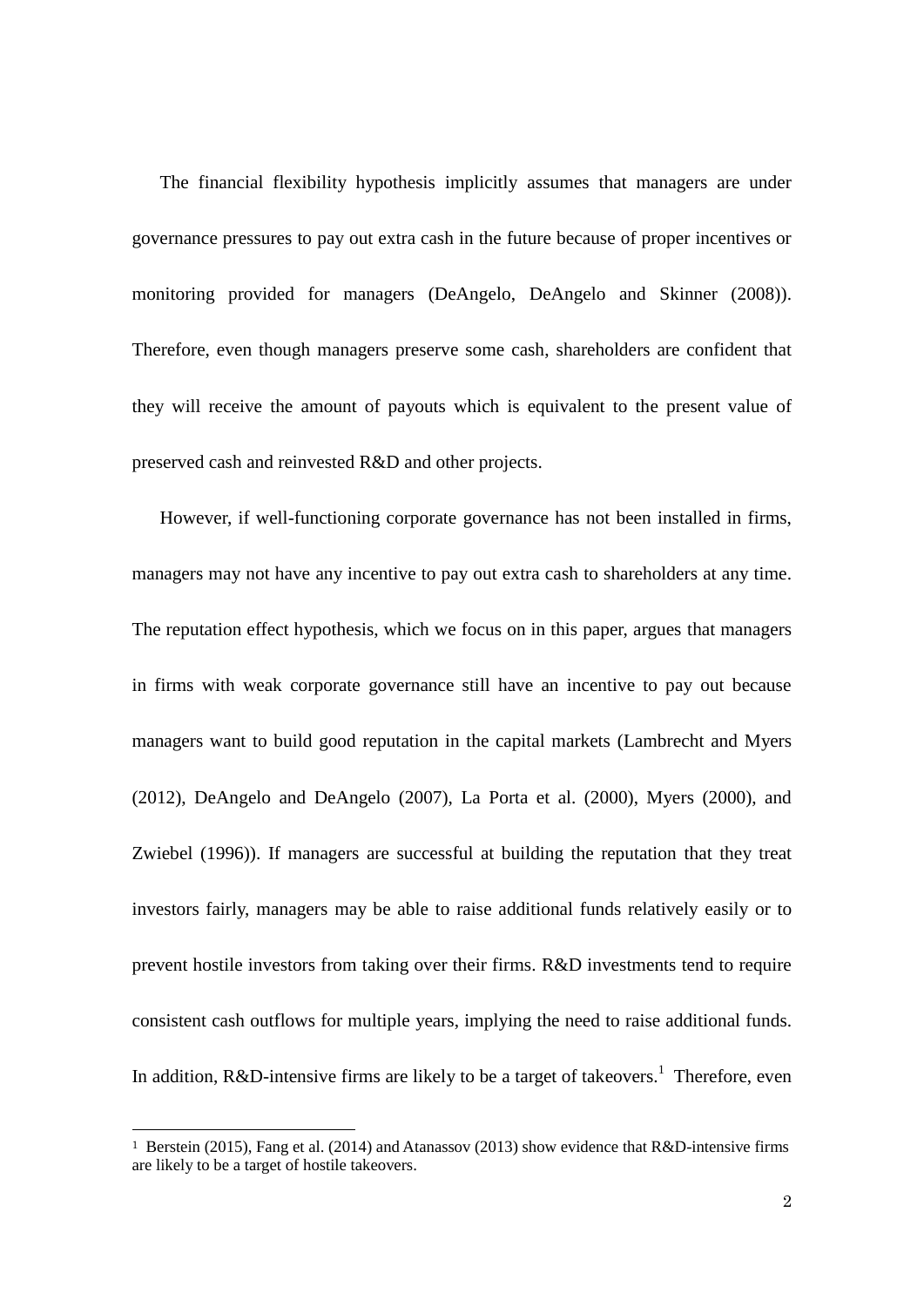under weak governance pressures, R&D-intensive firms may decide to pay higher dividends than other firms.

In this paper we explore whether the reputation effect hypothesis is empirically valid for an economy with relatively weak corporate governance. We take the Japanese economy during the 2000s and early 2010s as a sort of case study. During this period, Japanese firms had insider-dominated boards, and most Japanese firms did not have any independent directors in the boards. Mutual shareholdings among firms were still widely observed, and the governance roles once played by the main bank became obscure due to the weakened banking sector in Japan. $<sup>2</sup>$  Thus, we characterize the</sup> Japanese economy and firms during this period with moderate governance pressures on managers.

In order to examine whether the reputation effect hypothesis is a valid description for the dividend behavior of the Japanese firms, we run the regressions of the dividend payout on the R&D intensity and various control variables. Our main findings are based on the Tobit regressions and panel regressions with fixed effects. In addition, we use the Instrumental Variable approach in order to take into consideration endogenity issues related to R&D investments.

 $\overline{a}$ 

<sup>2</sup> Miyajima and Hoda (2012) review the ownership structure of Japanese firms in the 1990s and 2000s. Saito and Odagiri (2008) discuss the characteristics of the boards for Japanese firms.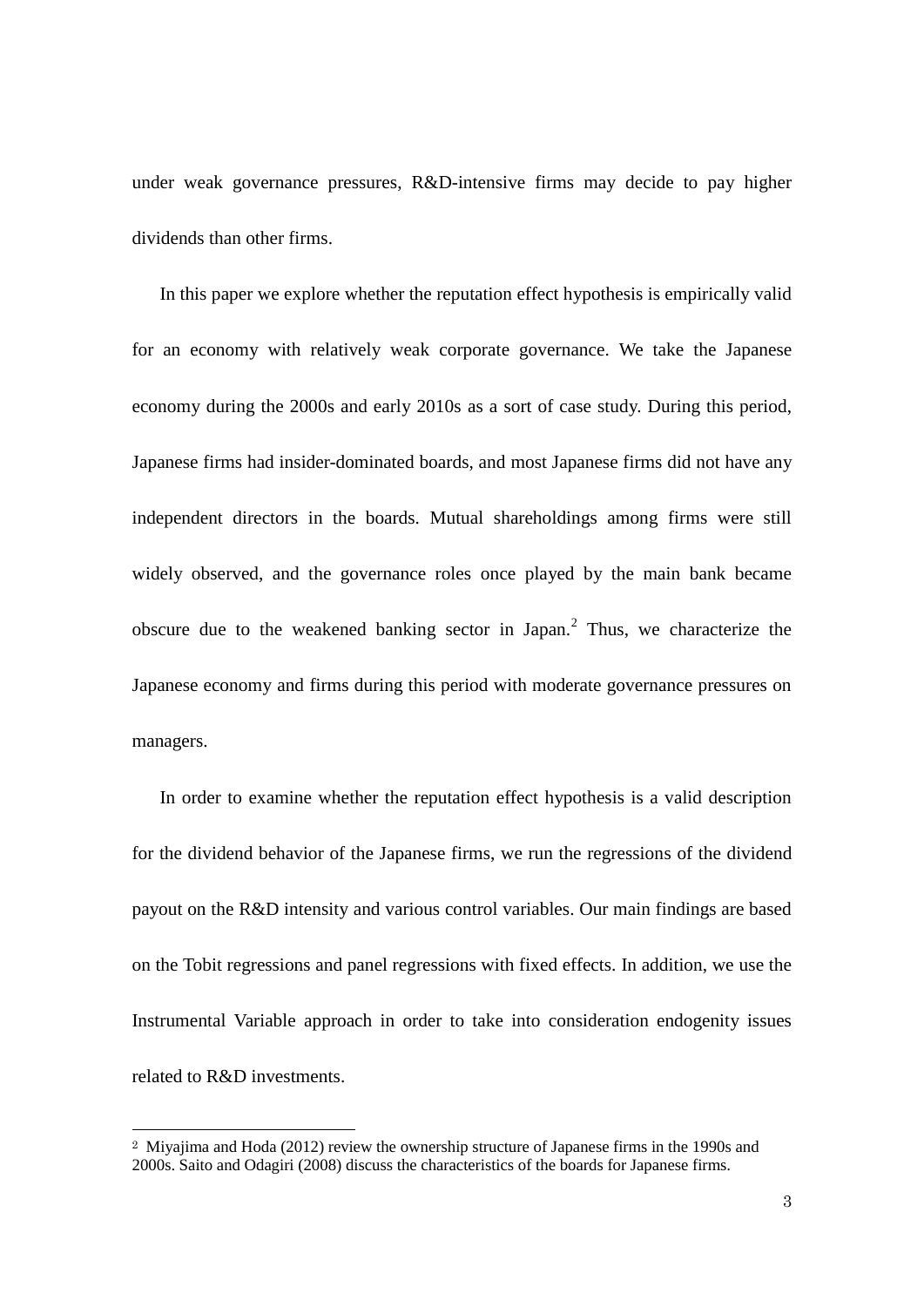In this paper we show the following two major empirical findings. First, the relationship between the R&D intensity (proxied by the ratio of R&D expenditures to total sales) and dividend payouts is inverse U-shaped. For lower R&D intensity, the R&D intensity is positively associated with the dividend payouts. This result is consistent with the reputation effect hypothesis. However, for higher R&D intensity, the R&D intensity is negatively (less positively) associated with the dividend payouts. We interpret this latter finding as indicating that very high R&D intensity is favorably received by shareholders as a sign of the managers' commitment on strengthening the firms' competitiveness, thereby allowing the managers to reduce dividends payouts.

Second, for firms with extra cash (net debt  $\langle 0 \rangle$ , the R&D intensity is positively associated with the dividend payouts, and for firms with positive net debt the R&D intensity is less positively associated with the dividend payouts. While the presence of extra cash allows managers to have larger discretion leading to weaker governance pressures, the positive net debt limits the degree of managers' discretion and increase governance pressures (Jensen (1986) and Jensen (1993)). Therefore, the reputation effect hypothesis predicts that the positive relationship between the R&D intensity and dividend payouts is stronger for firms with extra cash (firms with weaker governance pressures) and is weaker for firms with positive net debt (firms with stronger

4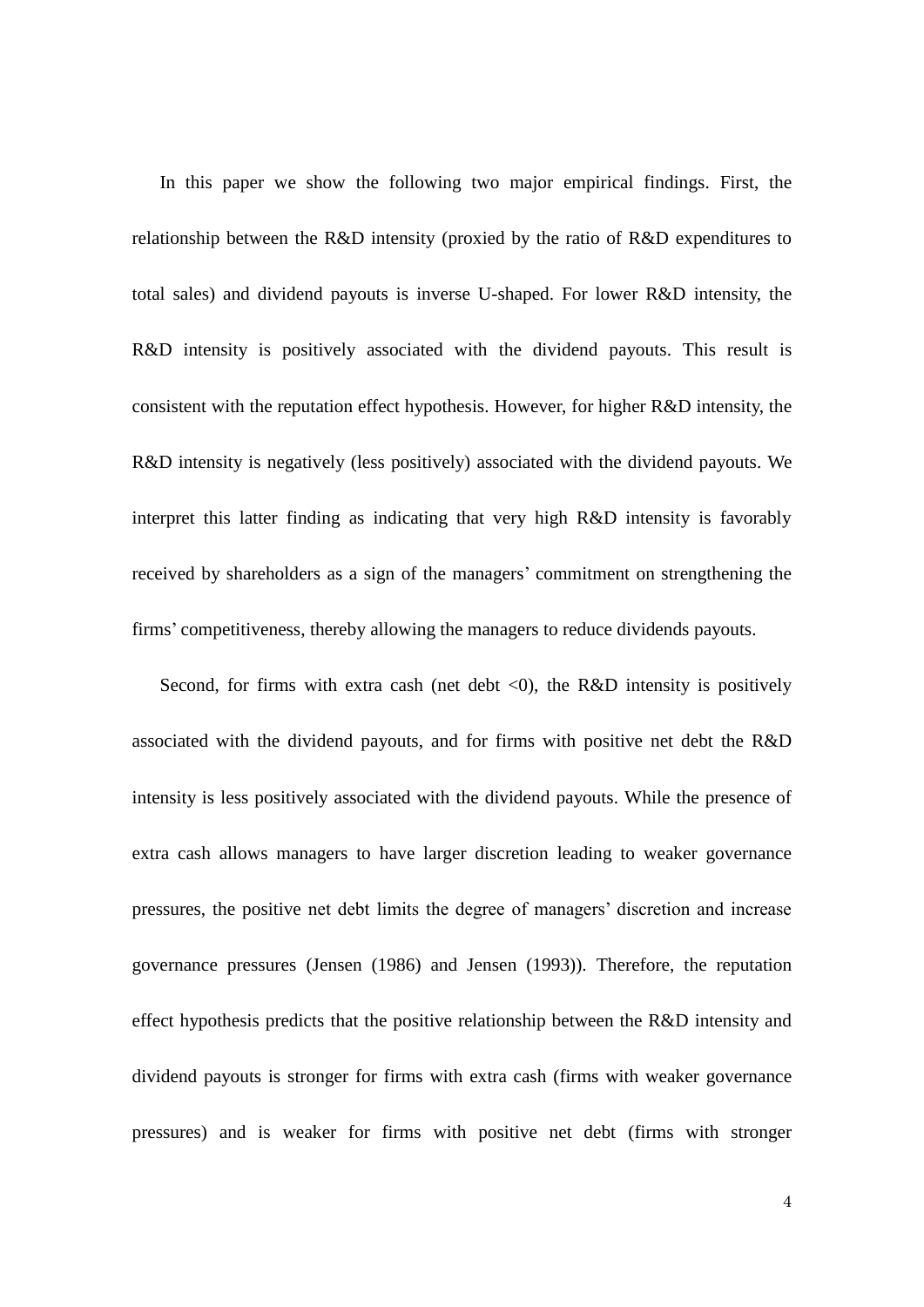governance pressures). Our findings are consistent with this prediction.

This paper makes the following three contributions to previous literature. First, this paper provides the empirical evidence consistent with the reputation effect hypothesis in the context of the relationship between the R&D investments and dividend policies. Past literature repeatedly finds that the R&D intensity is negatively associated with dividend payouts, which is consistent with the financial flexibility hypothesis (Hoberg et al. (2014), Lee et al. (2011), and Fama and French (2001). However, as our evidence from the Japanese economy indicates, under moderate corporate governance pressures the R&D intensity turns out to be positively associated with dividend payouts. This finding is novel in the literature.

Second, our empirical results shed some light on the reasons why firms in the countries with poor investor protection pay dividends (La Porta et al. (2000) and Claessens et al. (2000)). In the countries with poor investor protection and weak corporate governance, managers still have an incentive to pay out to shareholders in order to build the good reputation in the capital markets. The reputation, once established among investors, helps the managers to raise additional funds in the future or to avoid becoming a target of hostile takeovers.

Third, the results in this paper suggest that the economy with weak corporate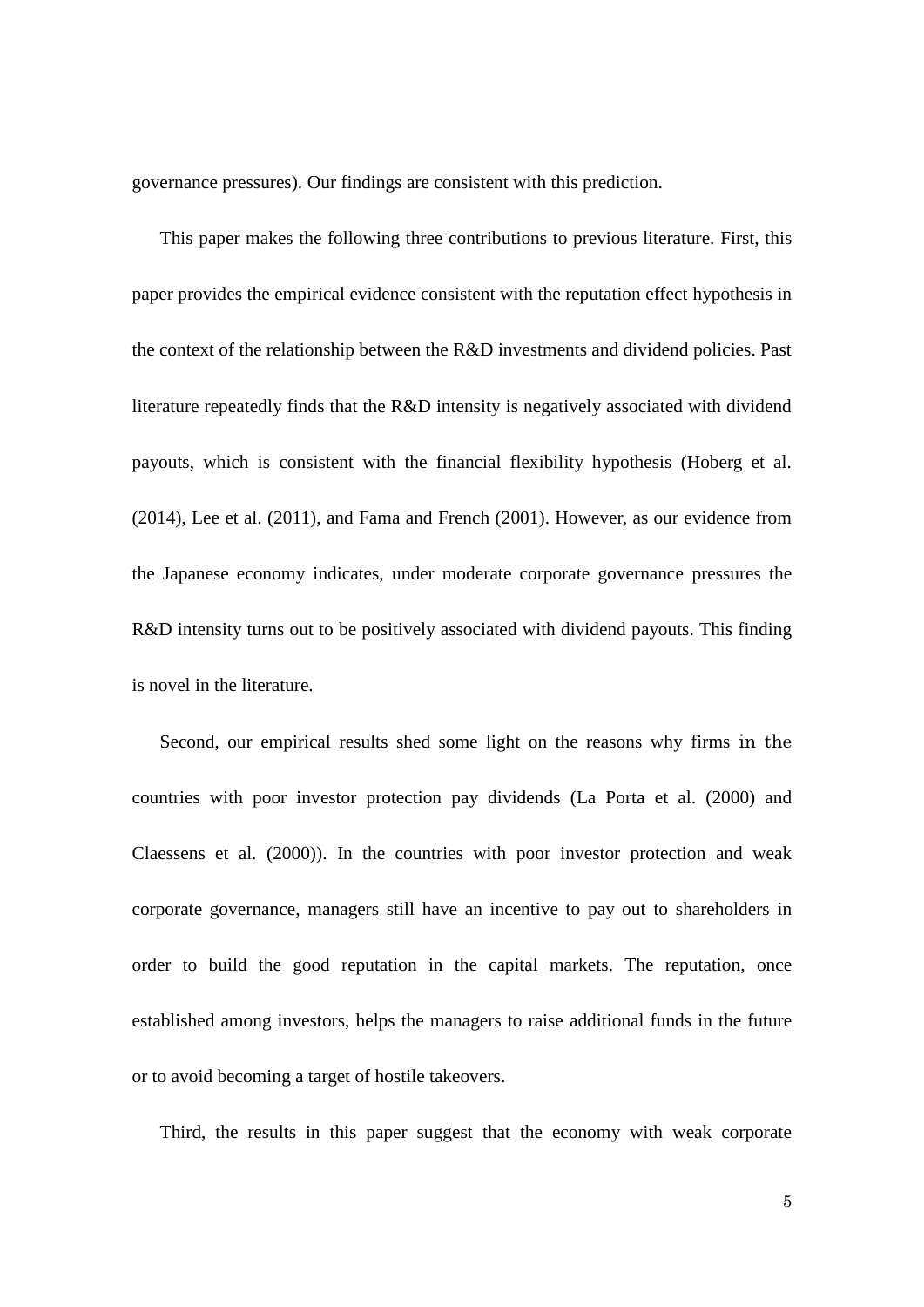governance incurs additional costs related to the R&D investments and the growth of the economy. There are many studies about the link between financial markets and R&D activities (Brown and Petersen (2011), Brown, Fazzari, and Petersen (2009) and Hall (2002)). In this paper, we highlight the importance of dividend payout as managers' commitment device. If there are not enough governance pressures on managers in the economy, dividend payouts must come at the front to secure continual R&D investments. This "payouts at the front" tends to limit the internal funds available to the firms, thus possibly leading to under-investments in R&D projects. In turn, the under-investments in R&D projects are likely to disturb the growth of the economy as a whole.

This paper is structured as follows. Section 2 explains the hypotheses to be tested in this paper. Section 3 explains the data and variables. Section 4 reports the empirical results. Finally, Section 5 concludes this paper.

# 2. Hypotheses

Firms invest in R&D projects to expand their growth opportunities, and R&D investments are strategically important to build the competitive advantage of firms and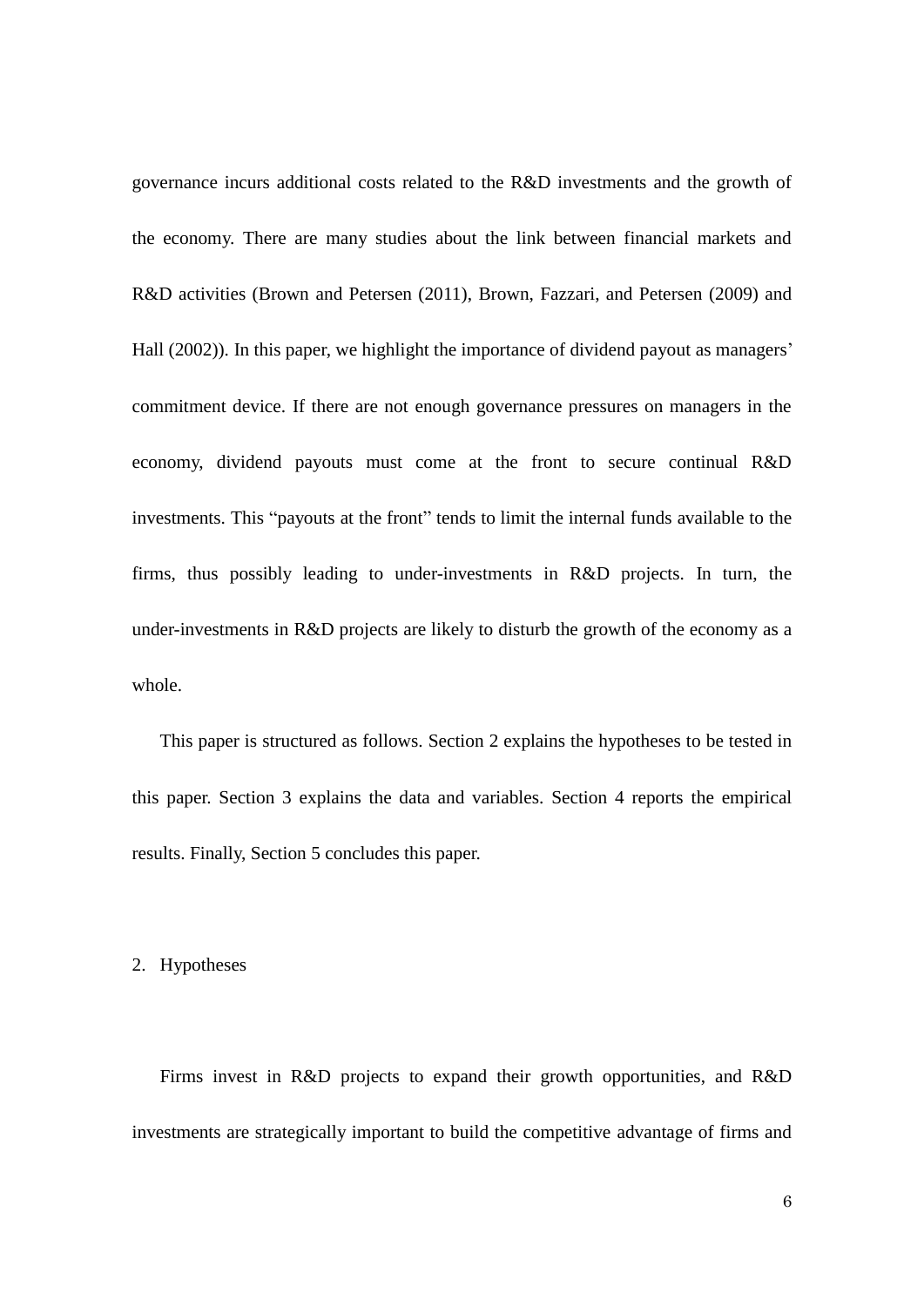to enhance firm value. However, R&D-intensive firms are likely to be subject to severe information asymmetries between the firms and outside investors, leading to high costs of outside financing.<sup>3</sup> Therefore, R&D-intensive firms tend to hold relatively large cash holdings in order to secure sources of funding for continual high R&D investments, compared with other firms.<sup>4</sup> Reflecting R&D-intensive firms' need to preserve internal funds, R&D-intensive firms are likely to reduce dividend payouts (Hoberg et al. (2014), Lee et al. (2011) and Fama and French (2001)). Thus, the financial flexibility hypothesis is stated as follows.

### *Financial Flexibility Hypothesis*

 $\overline{a}$ 

H1: The R&D intensity is negatively associated with the dividend payout.

The reputation effect hypothesis argues that managers pay dividends in order to build the good reputation in the capital markets. If managers are successful at building the reputation that they treat investors fairly, managers may be able to raise additional funds easily or to prevent hostile investors from taking over their firms ((Lambrecht and

<sup>3</sup> Refre to Benmelech and Bergman (2009), Hall (2002), Titman and Wessels (1988), and Myers and Majluf (1984).

<sup>4</sup> Refer to Brown and Petersen (2011), Bate, Kahle and Stulz (2009), Gamba and Triantis (2008), and DeAngelo and DeAngelo (2007).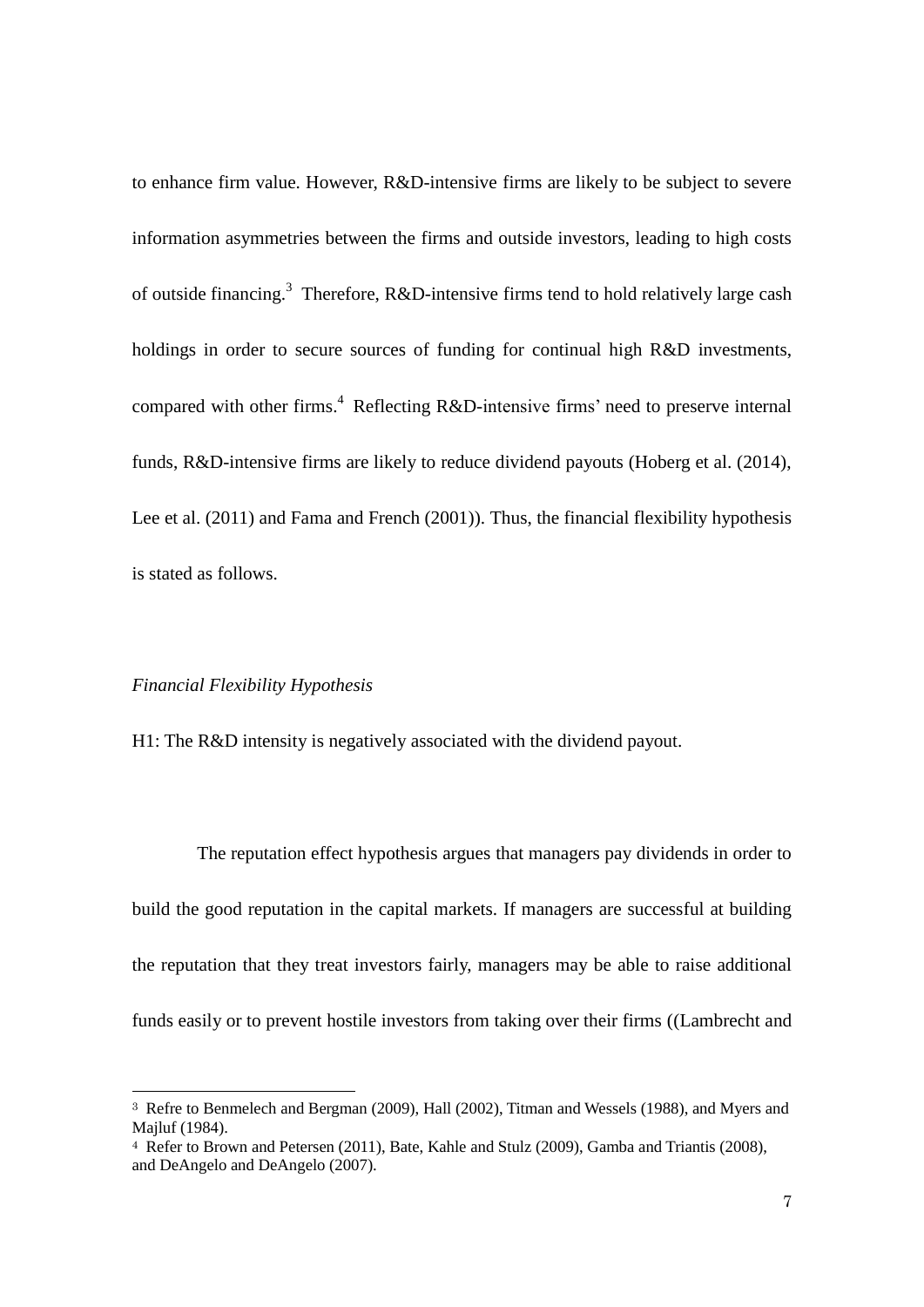Myers (2012), DeAngelo and DeAngelo (2007), La Porta et al. (2000), Myers (2000), and Zwiebel (1996)). R&D investments tend to require consistent expenditures for multiple years, implying the high likelihood to raise additional funds in the future. In addition, R&D-intensive firms have higher possibility to be a target of takeovers than others (Bernstein (2015) and Fang et al. (2014)). Thus, R&D-intensive firms may decide to pay higher dividends than other firms. This argument leads to the following hypothesis:

# *Reputation Effect Hypothesis*

H2: The R&D intensity is positively associated with the dividend payout.

We empirically examine which hypothesis is consistent with the dividend behavior of Japanese firms in the net effect. We also consider the possible contingency-nature of these hypotheses. That is, while for some firms the reputation effect hypothesis is more relevant, the financial flexibility hypothesis is more appropriate for other firms. First, if investors view very high R&D intensity as managers' commitment to enhance the firm value, investors may be tolerant to accept low dividend payouts instead of keeping high dividends to build the investor reputation.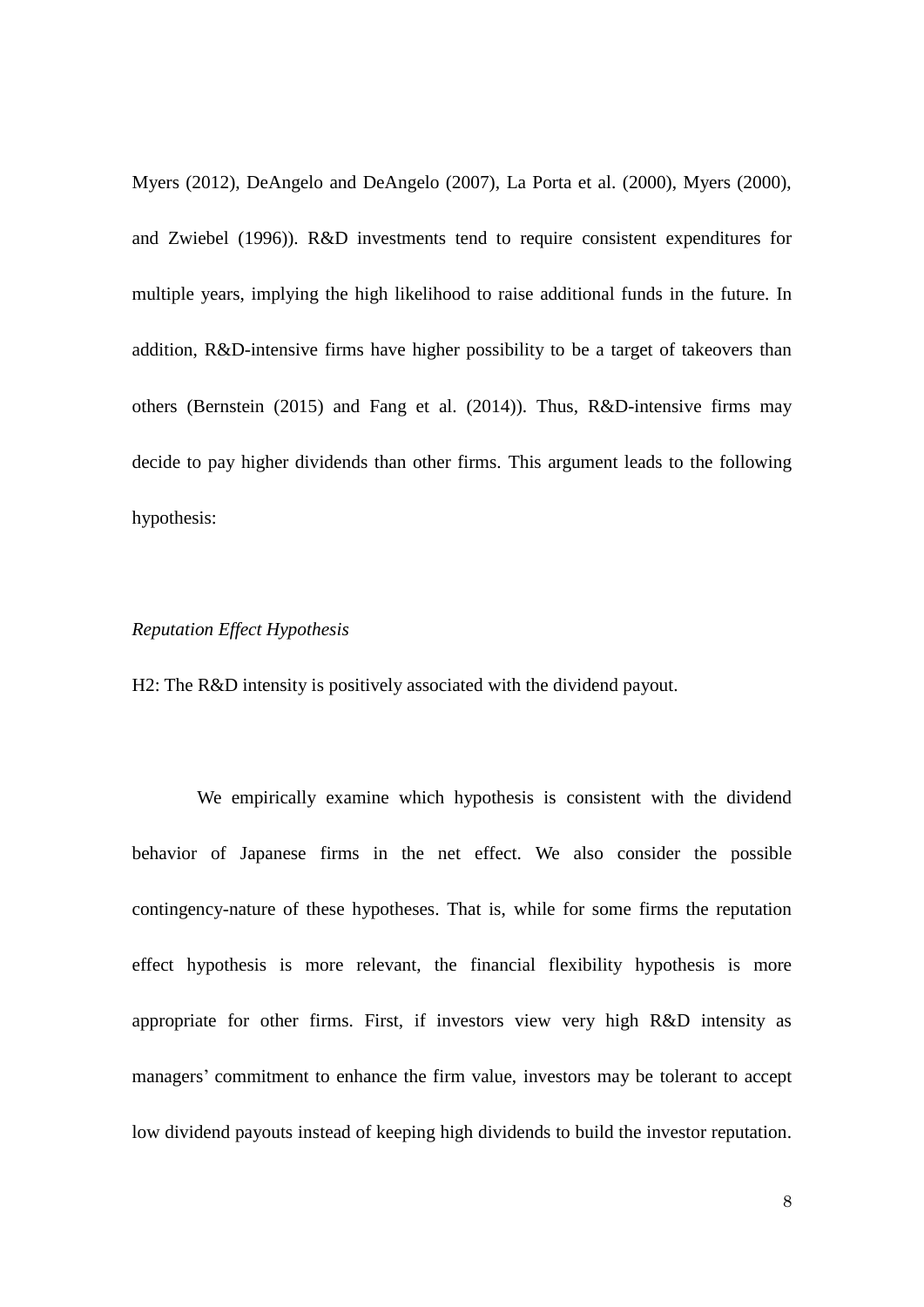Second, while the presence of extra cash leads to weaker governance pressures through larger managerial discretion, the positive net debt increases governance pressures (Jensen (1986)). This implies that the relationship between the R&D intensity and dividend payouts is positive for firms with extra cash but could be negative (less positive) for firms with positive net debt. Thus, we draw the following additional hypotheses.

# *Contingency Versions of the Reputation Effect Hypothesis*

H3: For lower R&D intensity, the R&D intensity is positively associated with the dividend payout, and for higher R&D intensity the R&D intensity is negatively (less positively) associated with the dividend payout.

H4: For firms with extra cash, the R&D intensity is positively associated with the dividend payout, and for firms with positive net debt the R&D intensity is negatively (less positively) associated with the dividend payout.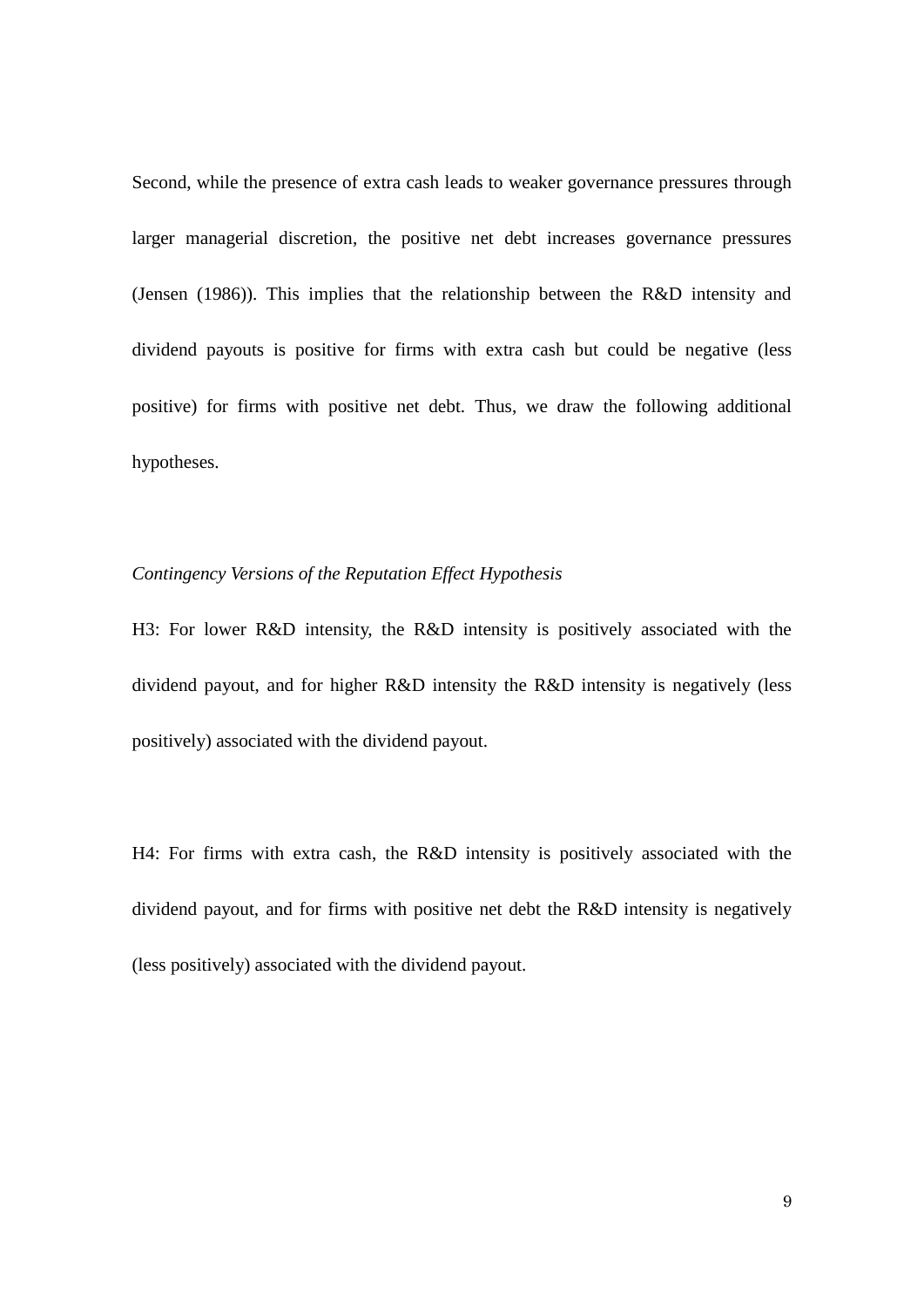# 3. Data and Variables

Our sample is drawn from Astra Manager compiled by QUICK Inc. and includes all manufacturing firms listed on the Tokyo Stock Exchange. The sample period ranges from 2000 to 2013, covering 14 years. We focus on firms operating in the manufacturing industries because R&D investments are important for the manufacturing industries. The IPO firms are included in our sample after the IPOs, and the information of delisted firms is included up to the time of delisting. Thus, we use the unbalanced panel data.

In order to examine which hypothesis (the financial flexibility hypothesis or the reputation effect hypothesis) is a valid description for the dividend behavior of the Japanese firms, we run the regressions of the dividend payout on the R&D intensity and various control variables. The empirical results are based on the Tobit regressions and panel regressions with fixed effects. In addition, we use the Instrumental Variable approach in order to take into consideration endogenity issues related to R&D investments.

In our regression the dependent variable is the ratio of the dividend to total sales and is denoted by DIV S. The variable of our focus is the R&D intensity measured by the

10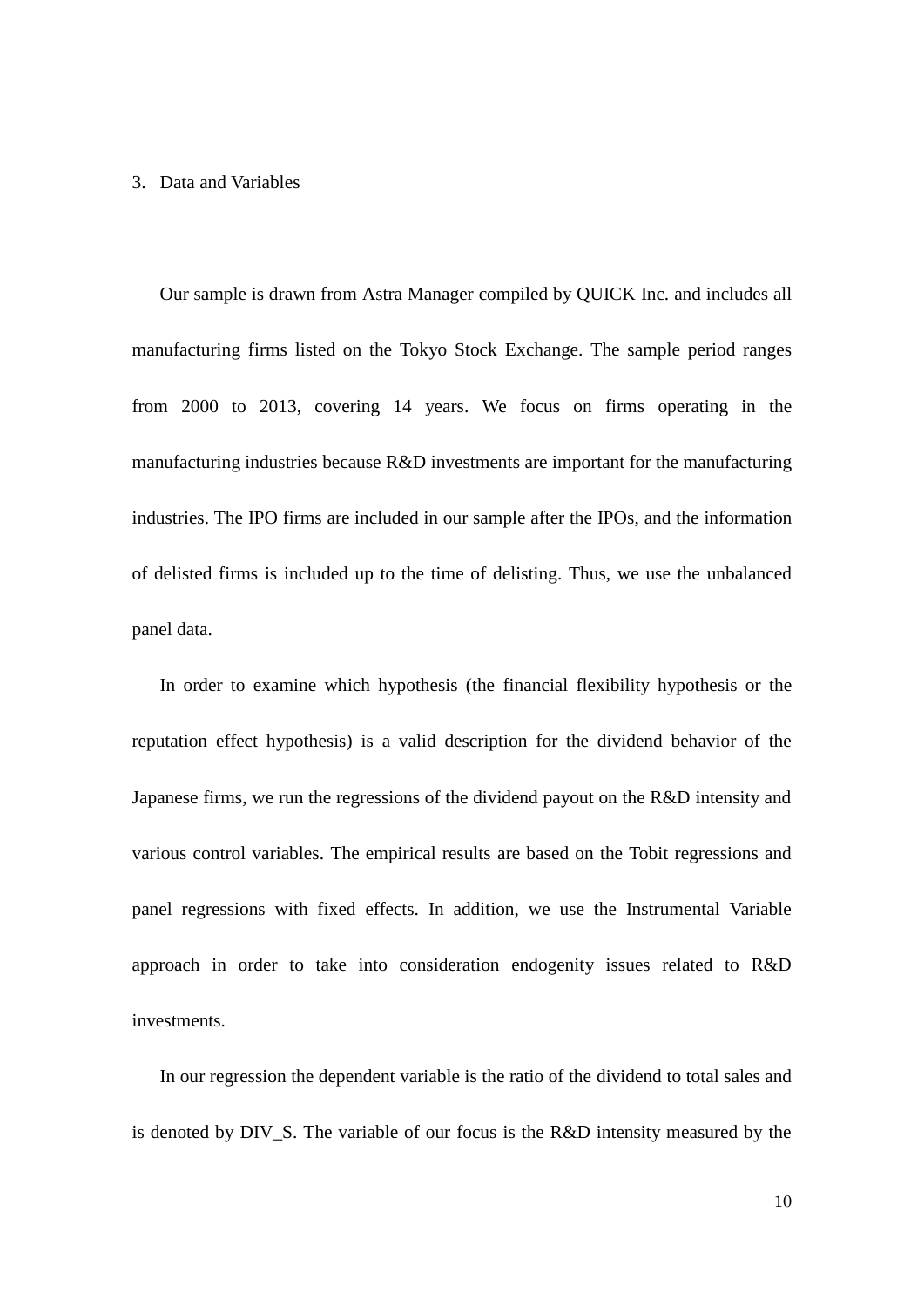ratio of the R&D expenditures to total sales, denoted by RD\_S. Following the past studies (Lee et al. (2011), Chaya and Suh (2009), DeAngelo et al. (2006), and Fama and French (2001)), we include several control variables (fixed asset ratio, market-to-book ratio of equity, cash flow ratio, interest coverage ratio, retained earnings ratio, and firm size). The detailed definitions of these variables are shown in Table 1. For DIV\_S and RD\_S we trim these variable at the highest 2% to remove outliers. For other variables we trim at the lowest 2% and highest 2% as outliers.

Table 2 reports the fractions of dividend-paying firm-year observations by industry in our sample. The industry classification is based on that of Nikkei Inc. The petroleum industry shows the highest fraction of dividend payers (91.2%) among all manufacturing industries. The textile industry shows the lowest fraction of dividend payers (73.6%). The fraction of dividend payers across all manufacturing industries is equal to 81.9%, indicating that dividends are still important channels for Japanese firms to pay out.<sup>5</sup>

[Insert Tables 1 and 2 about here.]

 $\overline{a}$ 

<sup>5</sup> Denis and Osobov (2008) report that for the US firms the fraction of dividend payers is about 20 % in 2002.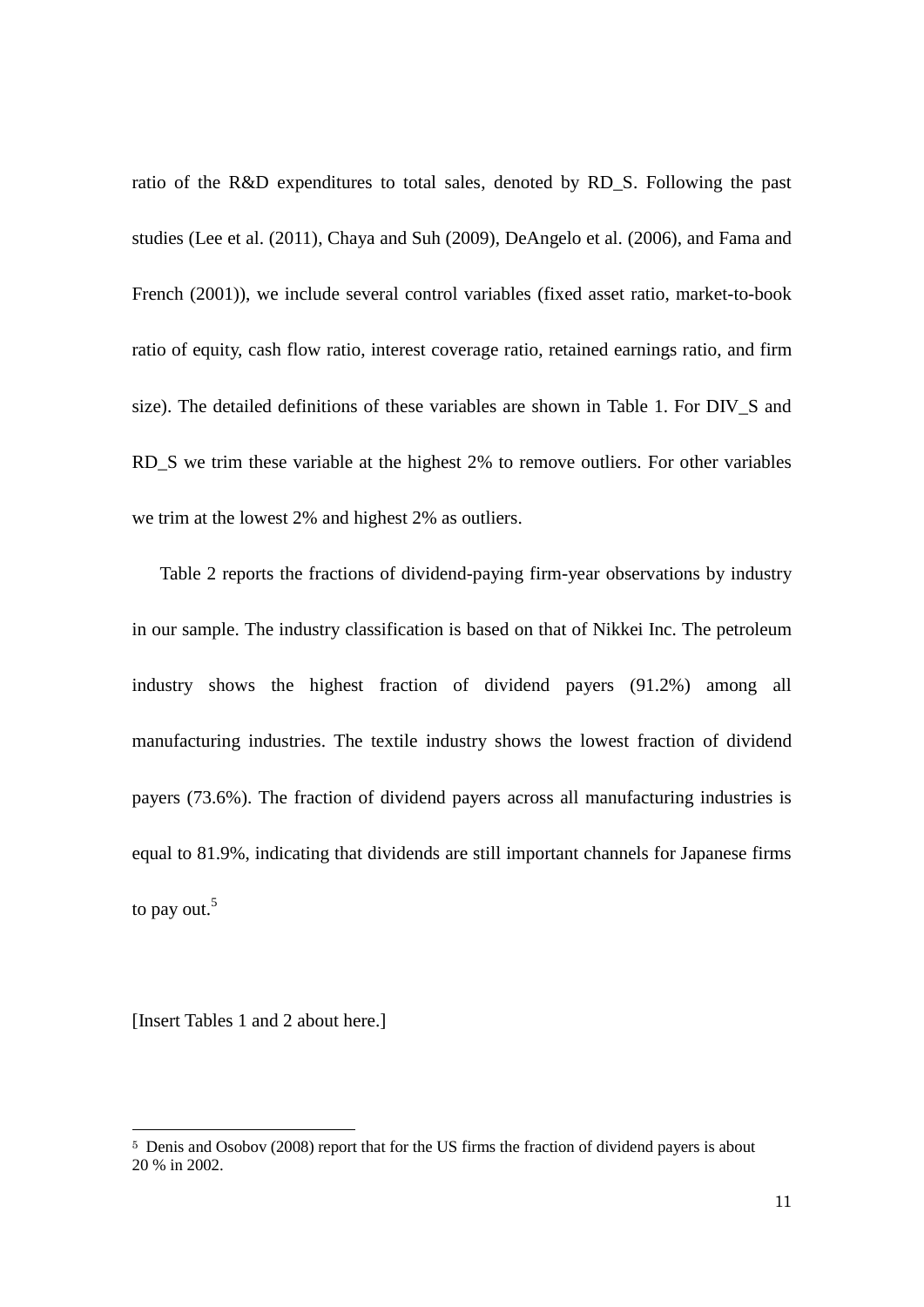### 4. Empirical Results

#### 4.1. Univariate Analysis

Table 3 shows the basic statistics of our main variables. Table 4 reports the basic statistics of the dividend ratio (DIV\_S) by industry. According to Table 4, the chemical, pharmaceutical and machinery industries, which are highly R&D-intensive, exhibit relatively high dividend ratio in terms of the mean and median. Table 5 reports the movement of the dividend ratio for the period from 2000 to 2013. The mean dividend ratio gradually increases till 2008 and declines in 2009 and 2010 possibly due to the global financial crisis. After 2010 the dividend ratio starts to increase again.

[Insert Tables 3-5 about here.]

Table 6 reports the mean and median of individual variables for each of the quantile groups based on the dividend ratio (DIV\_S). In the column under "0" (leftmost column), we report the mean and median of individual variables for the firms that do not pay any dividends. The rightmost three columns report p-values for testing the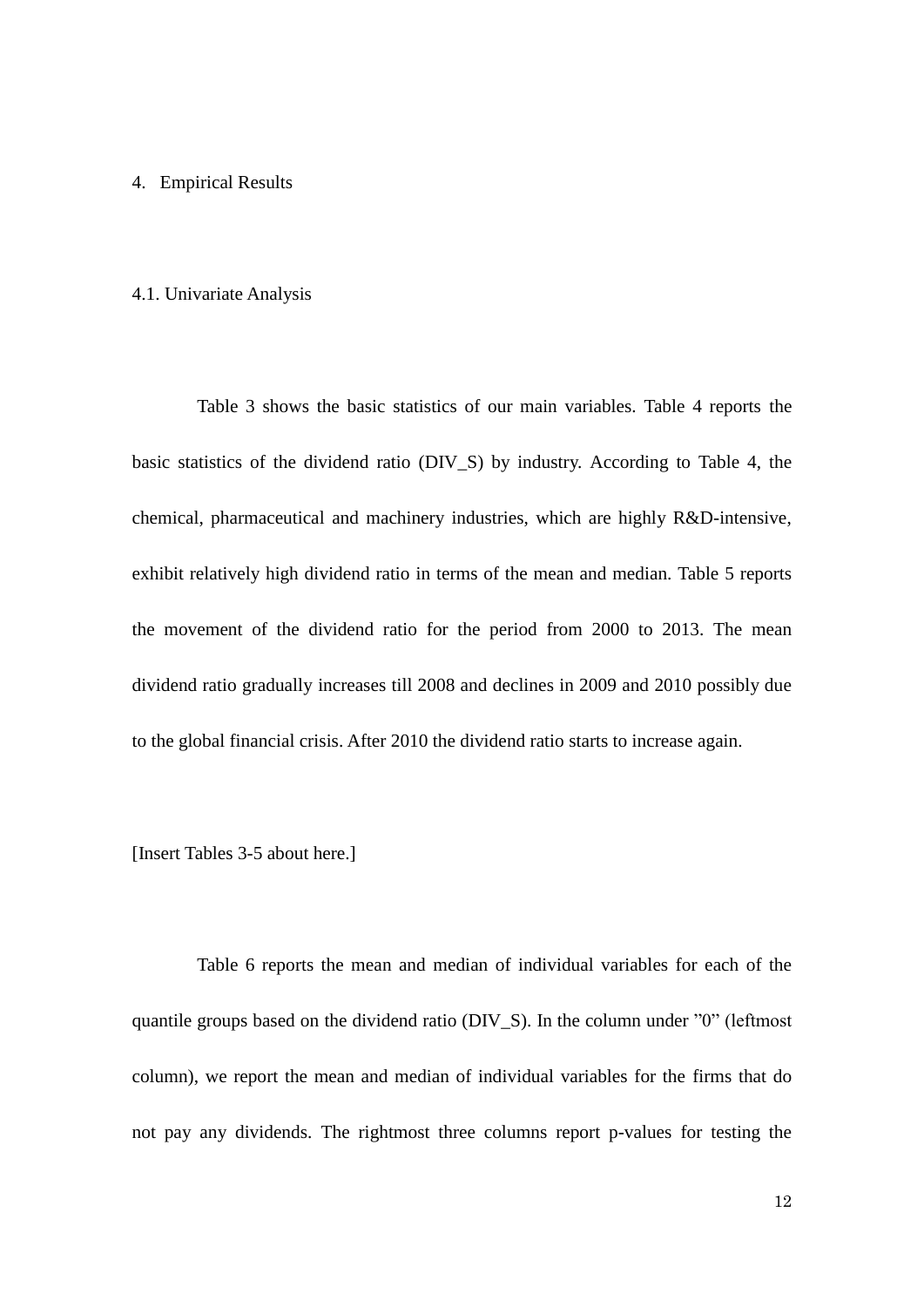differences in the mean and median between the highest quantile and non-dividend payers, the highest and lowest quantiles, and the highest and second highest quantiles, respectively.

According to Table 6, the R&D intensity (RD\_S) increases with the dividend ratio (DIV\_S). That is, the R&D intensity is positively associated with the dividend ratio in this univariate setting. For the R&D intensity, the differences in the mean and median are significant at the 1 % level for all tested pairs of portfolios as shown in the rightmost three columns. These results are consistent with the reputation effect hypothesis and inconsistent with the financial flexibility hypothesis. In addition, the market-to-book ratio of equity (MV\_BV) also increases with the dividend ratio. Put in another way, the growth opportunities are positively associated with the dividend ratio in the univariate setting. This is also consistent with the reputation effect hypothesis.

In order to examine the impact of extra cash holdings on the relation between the R&D intensity and dividends, we divide the sample firm-year observations into two categories. The first category includes the firm-year observations with the extra cash holdings (cash holdings > total debt) and the second category includes the firm-year observations with positive net debt (cash holdings < total debt). Then for each category, we sort dividend-paying firm-year observations into the five quantile groups according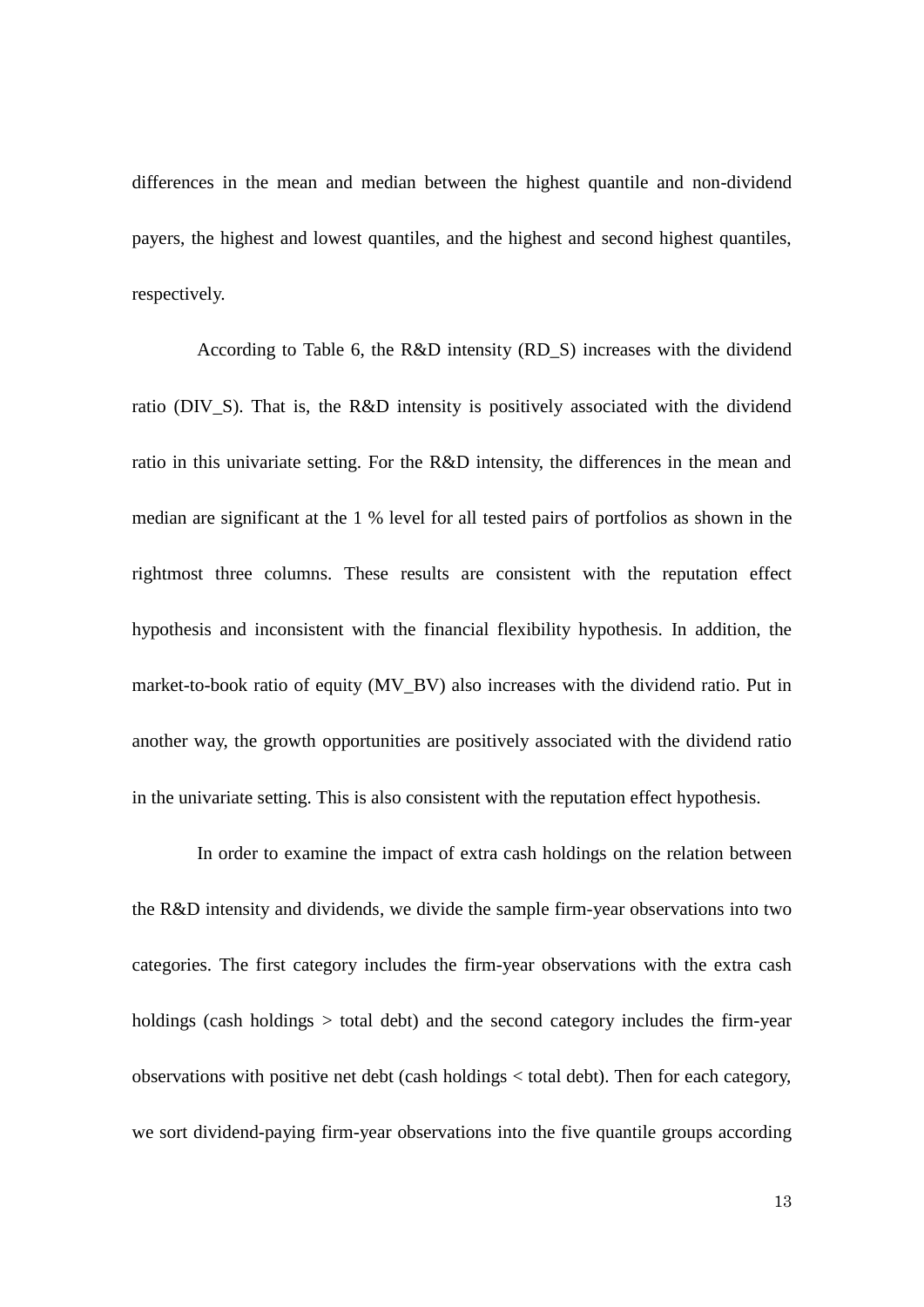to the R&D intensity (RD\_S) and calculate the mean and median dividend ratios (DIV\_S) for each of the quantile groups as well as the group of firm-years with no dividends.

The upper panel in Table 7 shows that when firms have extra cash holdings (cash holdings > total debt), the R&D intensity is positively associated with the dividend ratio. By contrast, the lower panel in Table 7 shows that there is a non-linear relation between the R&D intensity and the dividend ratio. That is, when firms have positive net debt (cash holdings < total debt), the R&D intensity is positively associated with the dividend ratio up to the fourth quantile but the dividend ratio declines in the highest R&D-intensity quantile. Further, the dividend ratios of the firms with extra cash are significantly higher than the dividend ratios of the firms with positive net debt for the non-dividend group and each of quantile groups. These results are consistent with the contingency versions of the reputation effect hypothesis, H3 and H4.

Finally, Table 8 reports the correlation matrix among our main variables. The correlation between the R&D intensity (RD\_S) and dividend ratio (DIV\_S) is positive, 0.271. This is in a sharp contrast with other studies (Hoberg et al. (2014) and Fama and French (2001)) which report the negative correlation between the R&D intensity and the dividend. The market-to-book ratio of equity (MV BV) is positively correlated with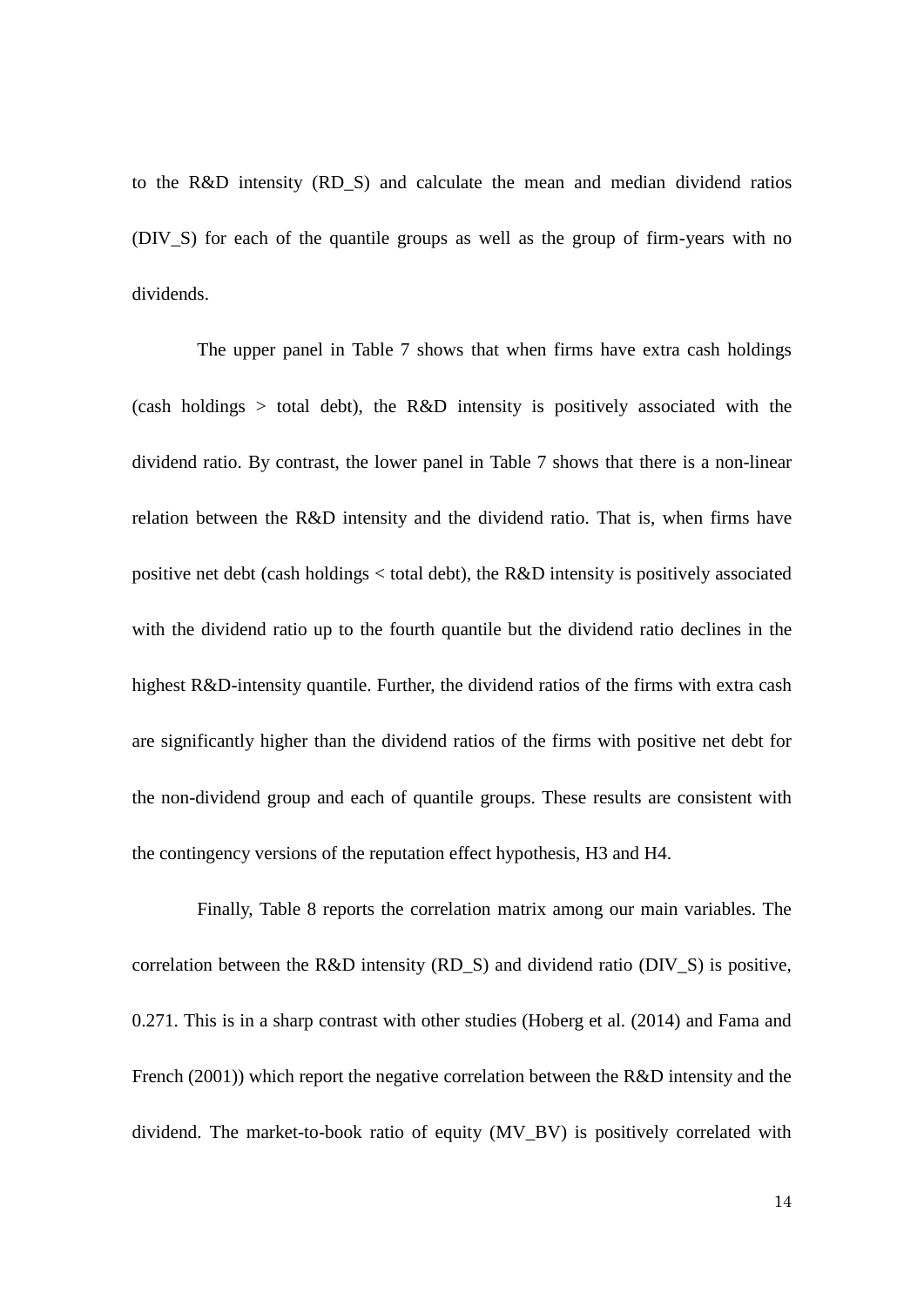DIV\_S. The fixed asset ratio (F\_A) is negatively correlated with DIV\_S. The cash flow ratio (CF\_A), retained earnings ratio (RE\_K) and interest coverage ratio (INTE\_CO) are all positively correlated with DIV\_S.

[Insert Tables 7 and 8 about here.]

4.2. Multivariate Analysis

We run the following Tobit regression of the dividend ratio on the R&D intensity and other variables.

$$
DIV\_S_{j,t} = \beta_1 RD\_S_{j,t-1} + \beta_2 RD\_S_{j,t-1}^2 + \beta_3 F\_A_{j,t-1} + \beta_4 MV\_BV_{j,t-1} + \beta_5 CF\_A_{j,t-1}
$$
  
+  $\beta_6 INTE\_CO_{j,t-1} + \beta_7 RE\_K_{j,t-1} + \beta_8 SIZE_{j,t-1} + d_i + \alpha_t + v_{j,t}$   

$$
PIV\_S_{j,t} = \begin{cases} DIV\_S_{j,t}^* & \text{if } DIV\_S_{j,t}^* > 0 \\ 0 & \text{otherwise} \end{cases} \qquad eq.(1)
$$

The detailed definitions of the variables are listed in Table 1.  $d_i$  is an industry fixed effect for industry *i*, and  $\alpha_t$  is a yearly fixed effect for year *t*.  $v_{j,t}$  is an error term for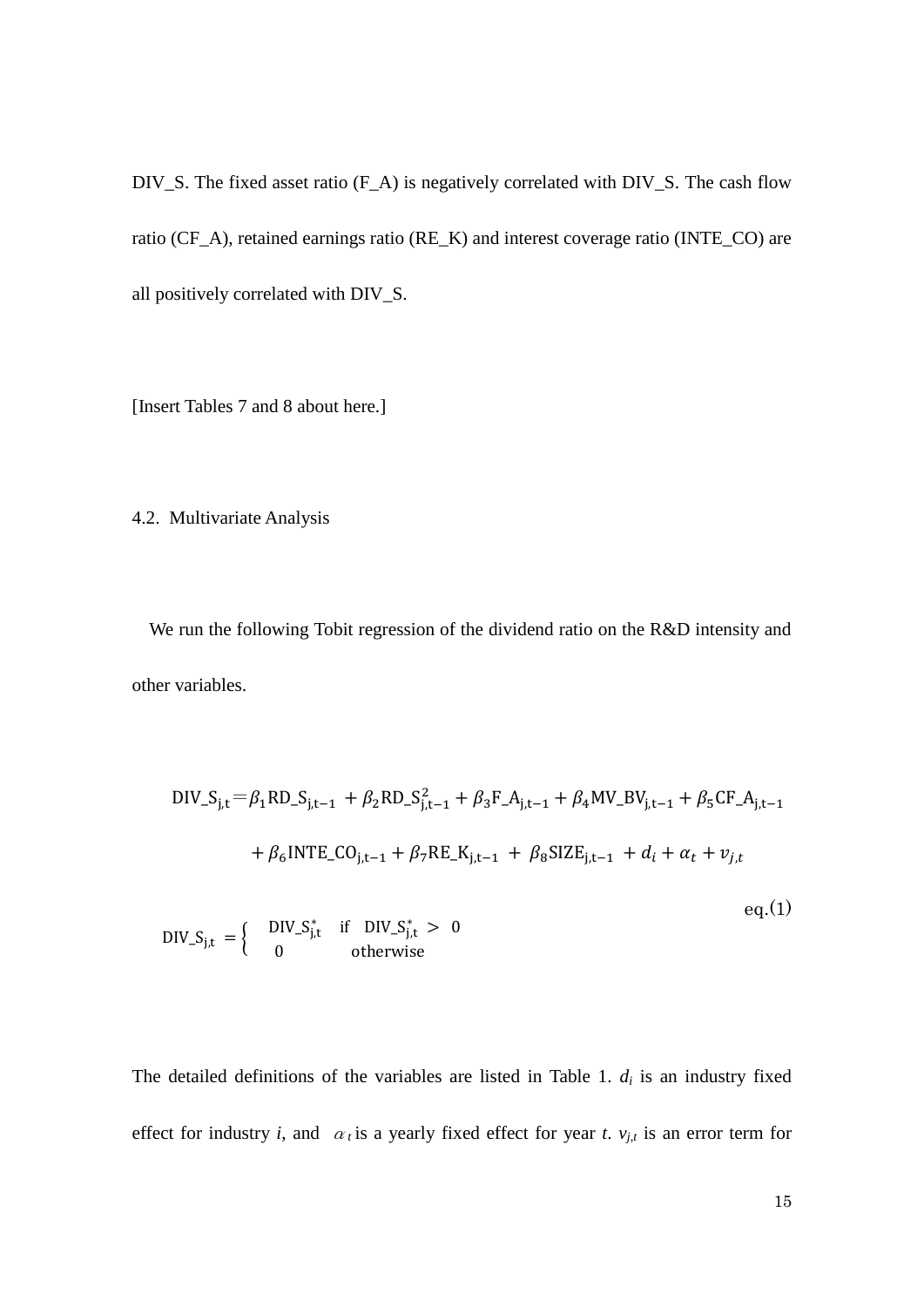firm *j* and year *t*.

Table 9 reports the results from the Tobit regressions for several specifications. In specification (1), the R&D intensity (RD\_S) is statistically significant and positively associated with the dividend ratio (DIV\_S). This is consistent with the reputation effect hypothesis, H2. In order to take into consideration the possible non-linearity effect of the R&D intensity, we include the squared value of the R&D intensity in the Tobit regression. According to specifications (2) and (3), the squared R&D intensity is significant and negatively associated with the dividend ratio. Together with the positive significant coefficient of the R&D intensity, these results are consistent with one of the contingency versions of the reputation effect hypothesis, H3.

We also run the panel regressions with the industry and yearly fixed effects by using the same specification as eq. (1) and report the obtained results in Table 10. t statistics are based on the standard errors robust to the within-firm clustering and heteroscedasticity of error terms. The results from the panel regressions in Table 10 are very similar to the results from the Tobit regressions in Table 9. The R&D intensity (RD\_S) is statistically significant and positively associated with the dividend ratio (DIV\_S) when included alone. However, the squared R&D intensity is significant and negatively associated with the dividend ratio. These results are still consistent with one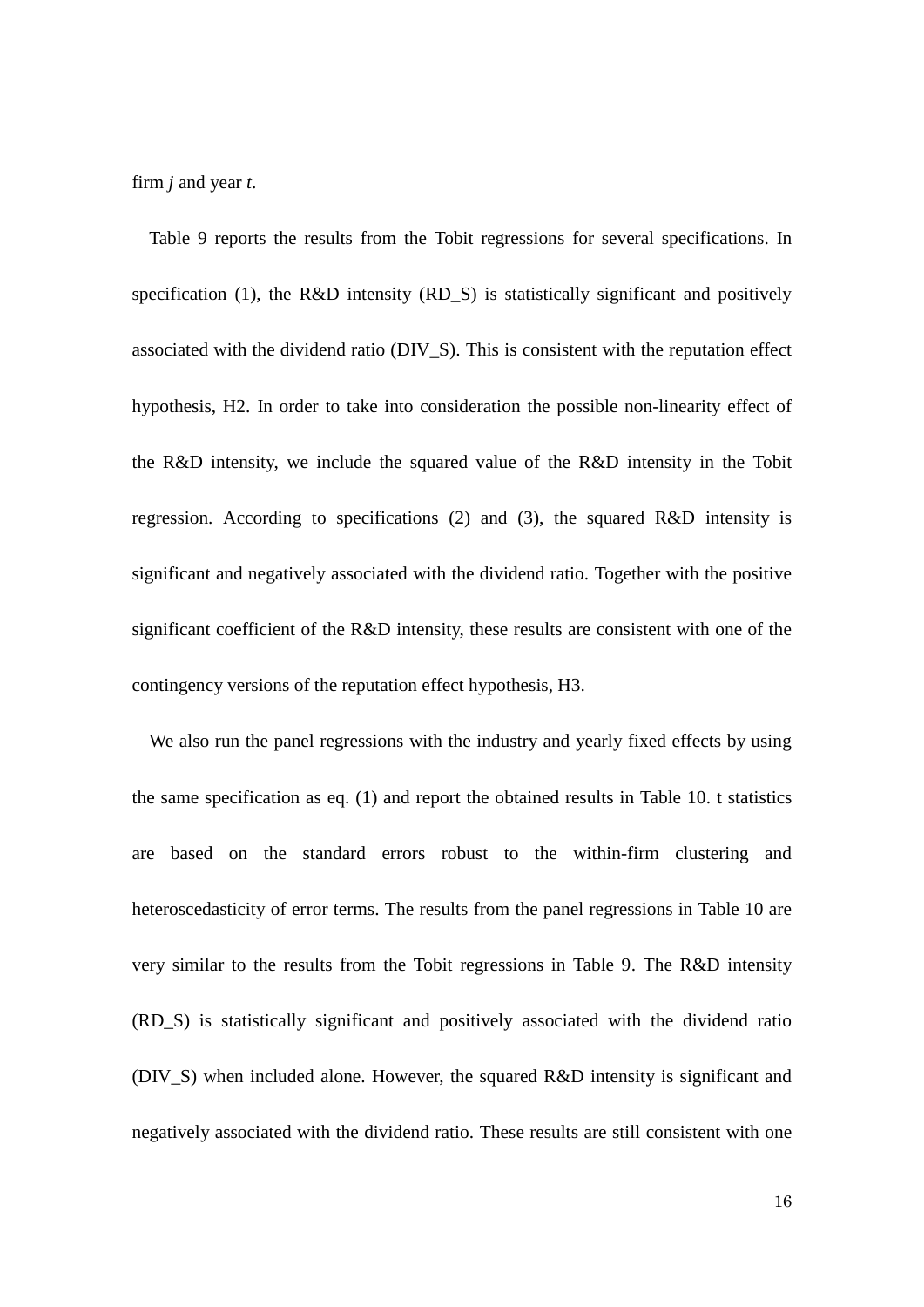of the contingency versions of the reputation effect hypothesis, H3.

The R&D intensity could be endogenous in the sense that the error term is correlated with the R&D intensity in the multivariate regressions. Managers may determine the R&D investments and dividend policies simultaneously and there could be a third variable that correlates with both the R&D investments and dividends. We address this endogenity concern by using the Instrumental Variable approach. We use the lagged values, RD\_S<sub>t-2</sub> and RD\_S<sub>t-3</sub>, as instruments for RD\_S<sub>t-1</sub>, and RD\_S<sup>2</sup><sub>t-2</sub> as an instrument for  $RD\_S^2_{t-1}$ <sup>6</sup>. The results are also shown in Table 10. t statistics are based on the standard errors robust to the within-firm clustering and heteroscedasticity of error terms. Overall, the results using the Instrumental Variable approach are qualitatively very similar to the results from the Tobit and panel regressions.

[Insert Tables 9 and 10 about here.]

# 4.3.Impact of Cash Holdings

-

We examine whether the presence of extra cash holdings may have any impact on the

<sup>6</sup> The Sargan test does not reject the orthogonality of these instruments to error terms.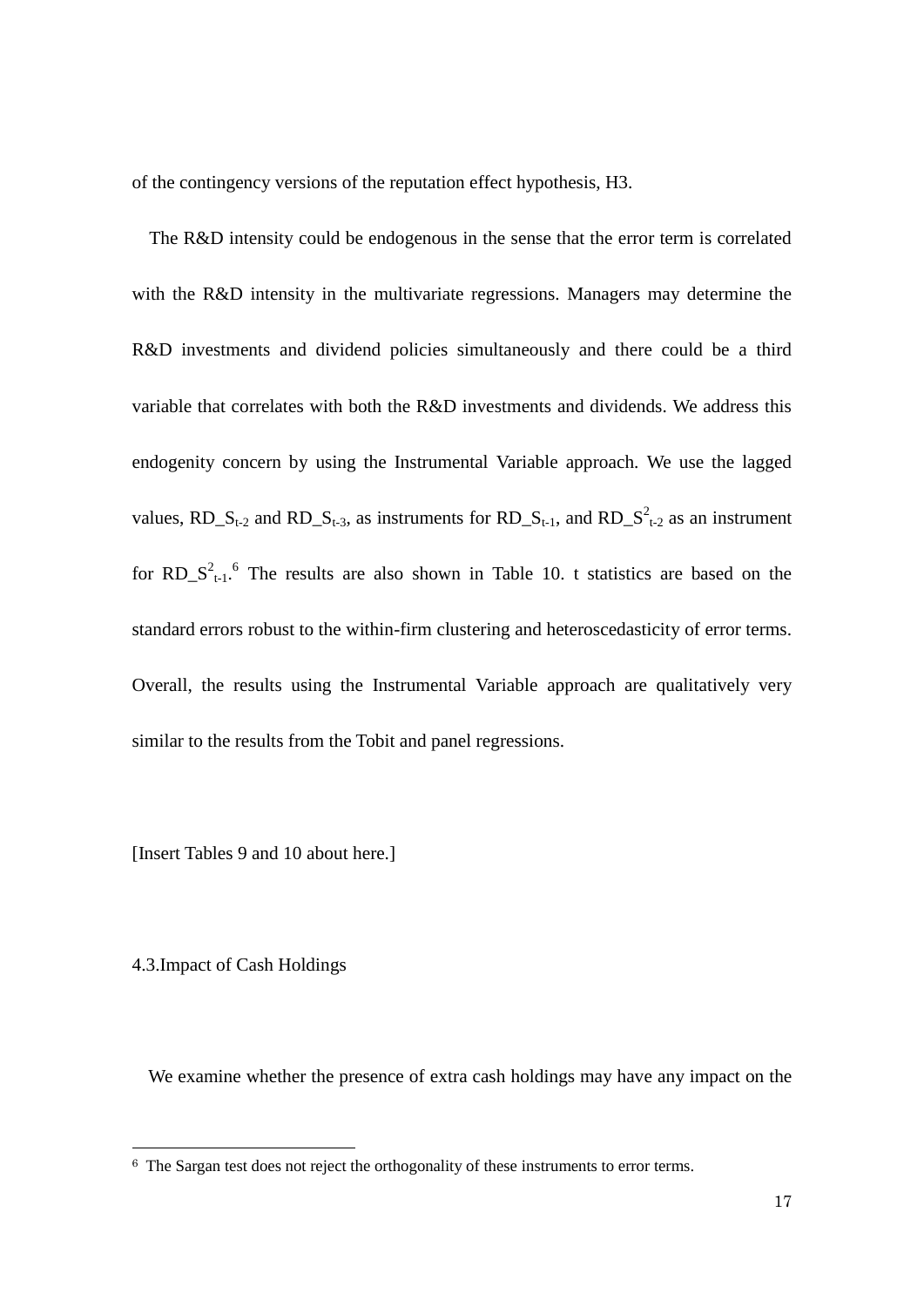relation between the R&D intensity and dividend payout. During the sample period from 2000 to 2013, about 40 % of sample firms have cash holdings greater than total debt. Specifically, we run the following Tobit regression with the R&D intensity interacted with the dummy variable corresponding to net debt (NETLEV\_D), which is equal to one if cash holding is lower than total debt and zero otherwise.

$$
DIV_{sj,t} = \beta_1 RD_{sj,t-1} + \beta_2 NETLEV_{j,t-1} \times RD_{sj,t-1} + \beta_3 F_A_{j,t-1} + \beta_4 MV_BV_{j,t-1} + \beta_5 CF_A_{j,t-1} + \beta_6 INTE_CO_{j,t-1} + \beta_7 RE_A_{j,t-1} + \beta_8 SIZE_{j,t-1} + d_i + \alpha_t + v_{j,t}
$$

$$
\mathrm{eq.}(2)
$$

$$
DIV_{Sj,t} = \begin{cases} DIV_{Sj,t}^{*} & \text{if } DIV_{Sj,t}^{*} > 0\\ 0 & \text{otherwise} \end{cases}
$$

The definitions of variables are shown in Table 1. The fixed effect terms are the same as those of eq.  $(1)$ .

The estimation results are reported in Table 11. The R&D intensity (RD\_S) alone is significant and positively associated with the dividend ratio (DIV\_S). The coefficients of the interaction term between the R&D intensity and NETLEV\_D are significant and negative in both specifications, implying that the effect of the R&D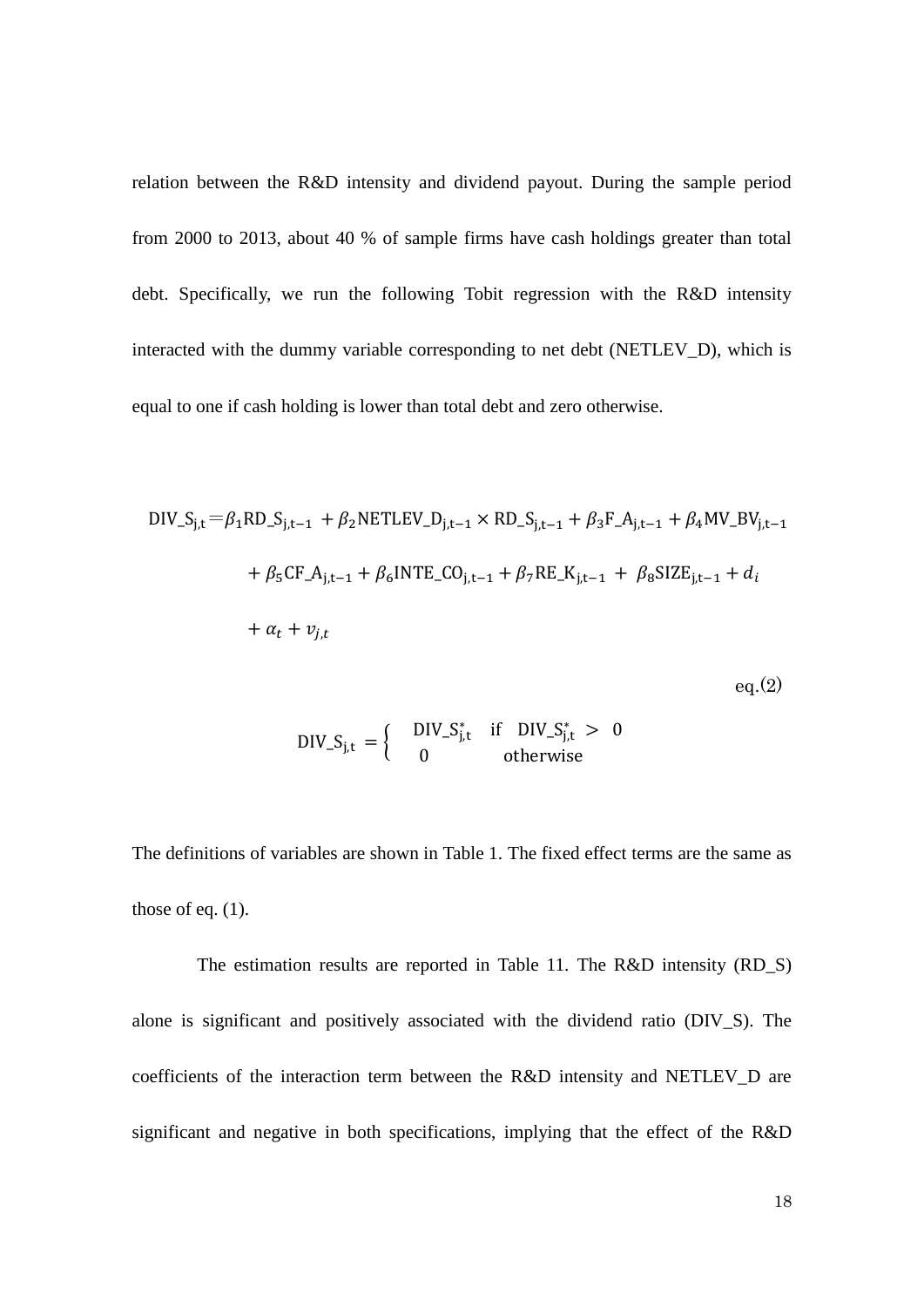intensity on the dividend ratio declines when firms move from the extra cash holding status to the positive net debt status. In the net effect, the R&D intensity is still positively associated with the dividend ratio for firms with positive net debt because  $\beta_1+\beta_2$  is positive. In the unreported test, we confirm that this net effect is statistically significant for the null " $\beta_1 + \beta_2 = 0$ ." These results are consistent with one of the contingency versions of the reputation effect hypothesis, H4.

We run the panel regressions for the same specification as eq. (2) and also use the Instrumental Variable approach to adjust to the endogenity concern on the R&D intensity. Table 12 reports the estimation results. t statistics are based on the standard errors robust to the within-firm clustering and heteroscedasticity of error terms. The overall results are very similar to Table 11. The effect of the R&D intensity on the dividend ratio declines greatly when firms move from the extra cash holding status to the positive net debt status. This result is still consistent with one of the contingency versions of the reputation effect hypothesis, H4.

[Insert Tables 11 and 12 about here.]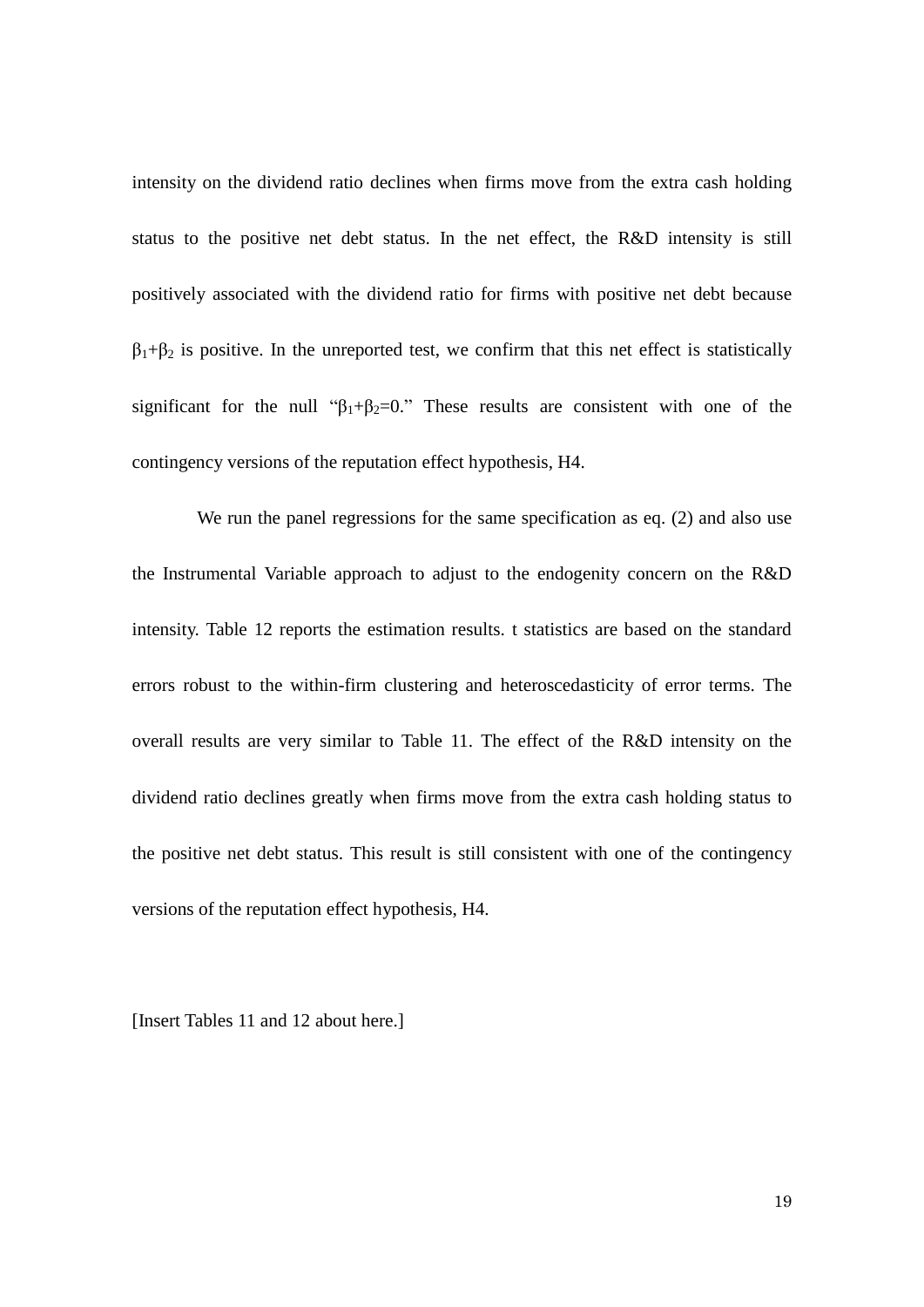### 5. Conclusions

In this paper we examine whether the reputation effect hypothesis is empirically valid for the dividend behavior of firms in an economy with relatively weak corporate governance. We take the Japanese economy during the 2000s and early 2010s as a sort of case study. During this time period, we characterize the Japanese economy and firms with moderate governance pressures on managers.

Specifically, we run the regressions of the dividend payout on the R&D intensity and various control variables. Our main findings are based on the Tobit regressions and panel regressions with fixed effects. In addition, we use the Instrumental Variable approach in order to take into consideration endogenity issues related to R&D investments.

The following two empirical findings emerge. First, the relationship between the R&D intensity and dividend payouts is inverse U-shaped. For lower R&D intensity, the R&D intensity is positively associated with the dividend payouts. However, for higher R&D intensity, the R&D intensity is negatively (less positively) associated with the dividend payouts. These results are consistent with the contingency version of the reputation effect hypothesis.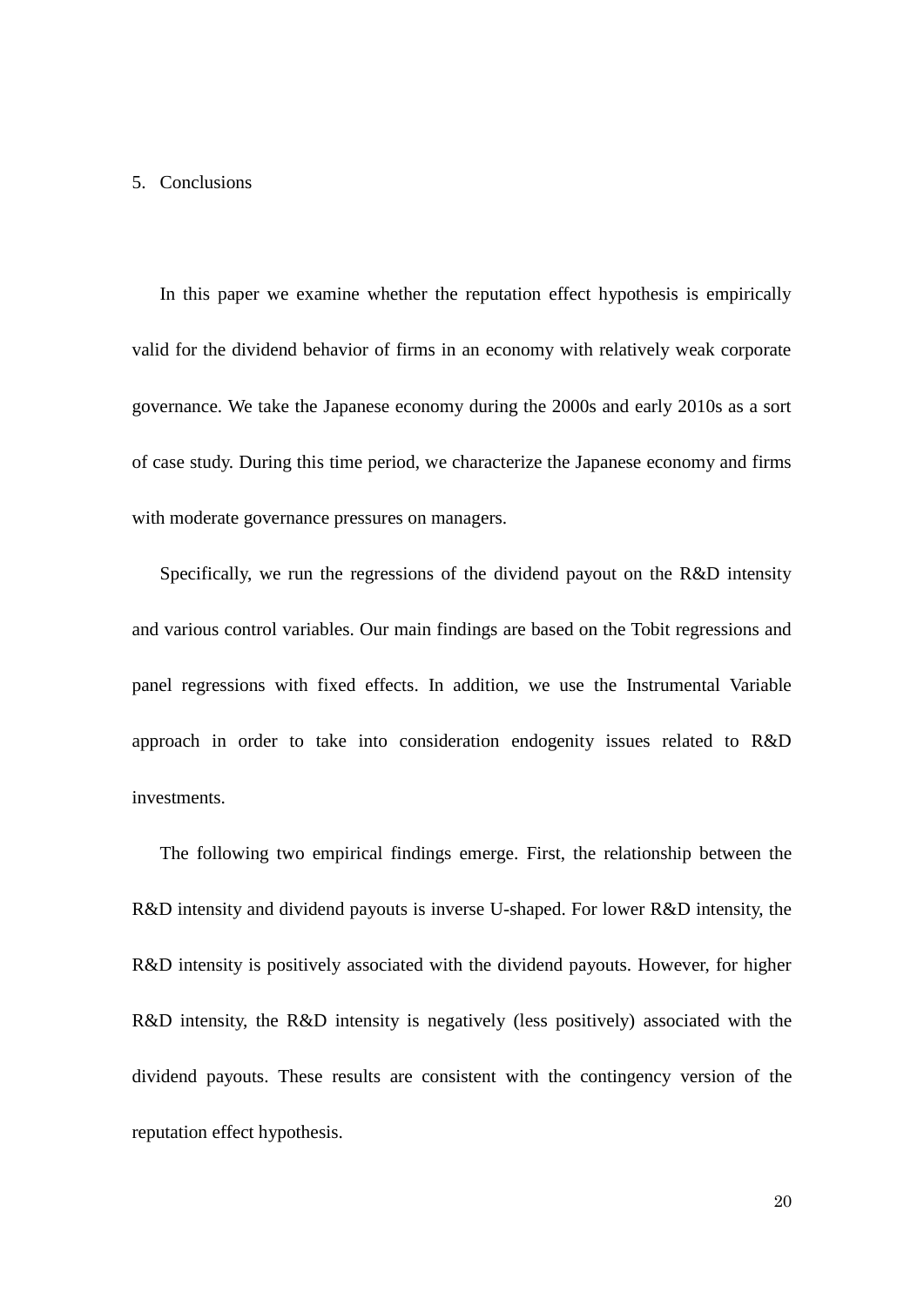Second, for firms with extra cash (net debt  $\langle 0 \rangle$ , the R&D intensity is positively associated with the dividend payouts, and for firms with positive net debt the R&D intensity is less positively associated with the dividend payouts. The reputation effect hypothesis predicts that the positive relationship between the R&D intensity and dividend payouts is stronger for firms with extra cash (firms with weaker governance pressures) and is weaker for firms with positive net debt (firms with stronger governance pressures). Our results are consistent with this prediction.

Our empirical results shed some light on the reasons why firms in the countries with poor investor protection pay dividends. Firms pay dividends to establish the good reputation in the capital markets. Further, the results in this paper suggest that the economy with weak corporate governance incurs additional costs related to the R&D investments and the growth of the economy. Since R&D-intensive firms must pay dividends at the front to maintain high R&D investments, the R&D-intensive firms could under-invest in R&D projects.

Future studies should take into consideration the simultaneous determination of various financial policies as well as R&D investment policies in a more extensive manner. We try to tackle this issue in our future research.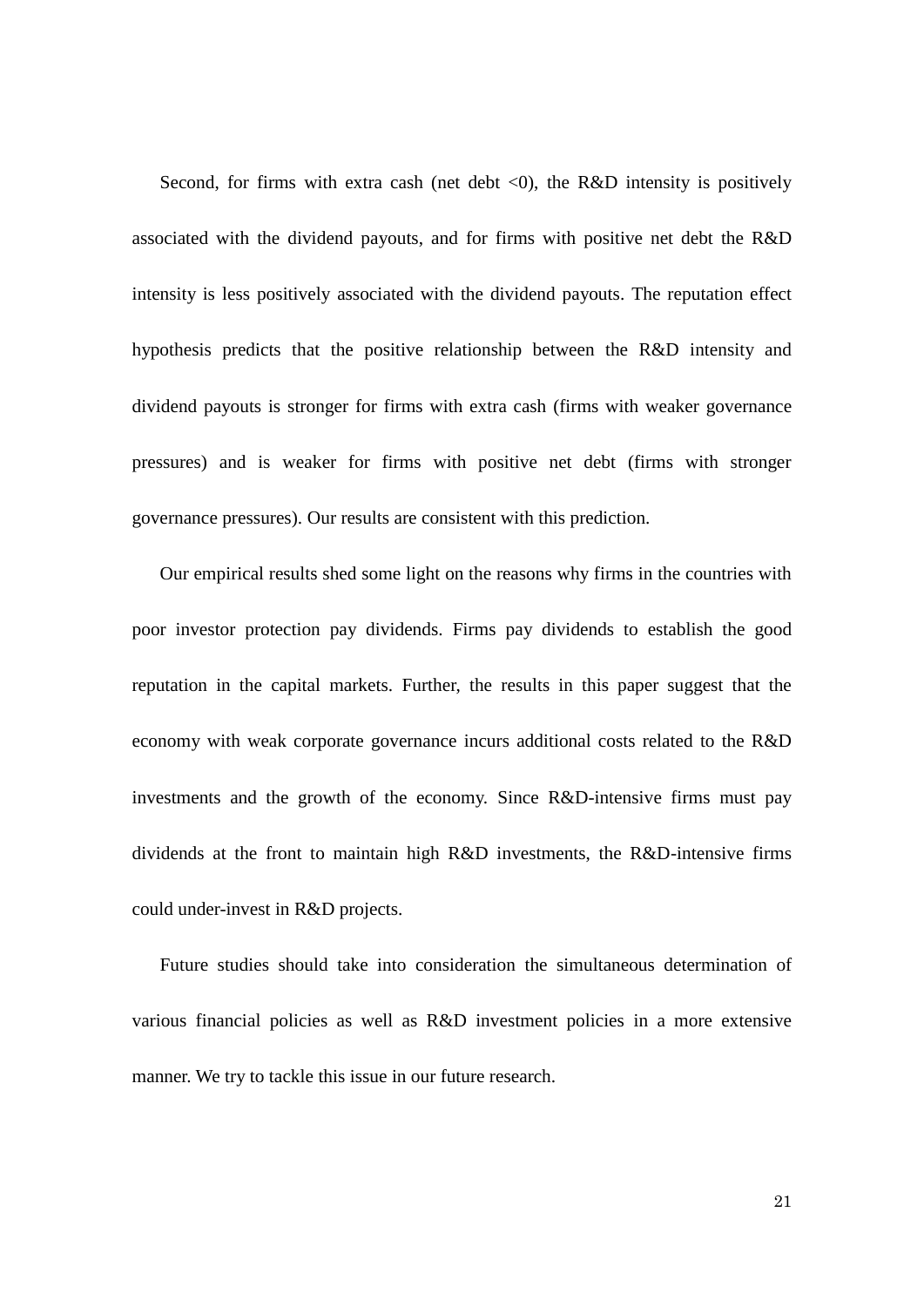#### *References*

- Atanassov,J.(2013),"Do Hostile Takeovers Stifle Innovation? Evidence from Antitakeover Legislation and Corporate Patenting," *Journal of Finance*, Vol.68, pp. 1097-1131."
- Bate, T.W., K. M. Kahle, and R. M. Stulz (2009), "Why Do U. S. Firms Hold so Much More Cash than They Used to?," *Journal of Finance*, Vol.64, pp. 1985-2021.
- Benmelech, E., and N. K. Bergman(2009, "Collateral Pricing," *Journal of Financial Economics* Vol 91, PP.339–360.
- Bernstein,S.(2015),"Does Going Public Affect Innovation?," *Journal of Finance*, Vol.70, pp. 1365-1403.
- Brown, Jamse R., Steven M. Fazzari, and Bruce C. Petersen (2009), "Financing Innovation and Growth: Cash Flow, External Equity, and the 1990s R&D Boom," *Journal of Finance*, Vol.64, pp.151-185.
- Brown, J. R., and B.C. Petersen (2011), "Cash Holdings and R&D smoothing," *Journal of Corporate Finance*, Vol.17, pp.694-709.
- Chay, J.B., and J. Suh (2009), "Payout Policy and Cash-Flow Uncertainty," *Journal of Financial Economics* Vol 93, pp.88–107.
- Claessens, S., S. Djankov, and L. H. P. Lang (2000), 'The separation of Ownership and Control in East Asian corporations,' *Journal of Financial Economics* 58, pp.81– 112.
- Fama, E., and K. French (2001), "Disappearing Dividends: Changing Firm Characteristics or Lower Propensity to Pay," *Journal of Financial Economics,* Vol.60, pp3-43.
- Fang, V. W., X. Tian, and S.Tice (2014), "Does Stock Liquidity Enhance or Impede Firm Innovation? ," *Journal of Finance*, Vol.69, pp. 2085-2125.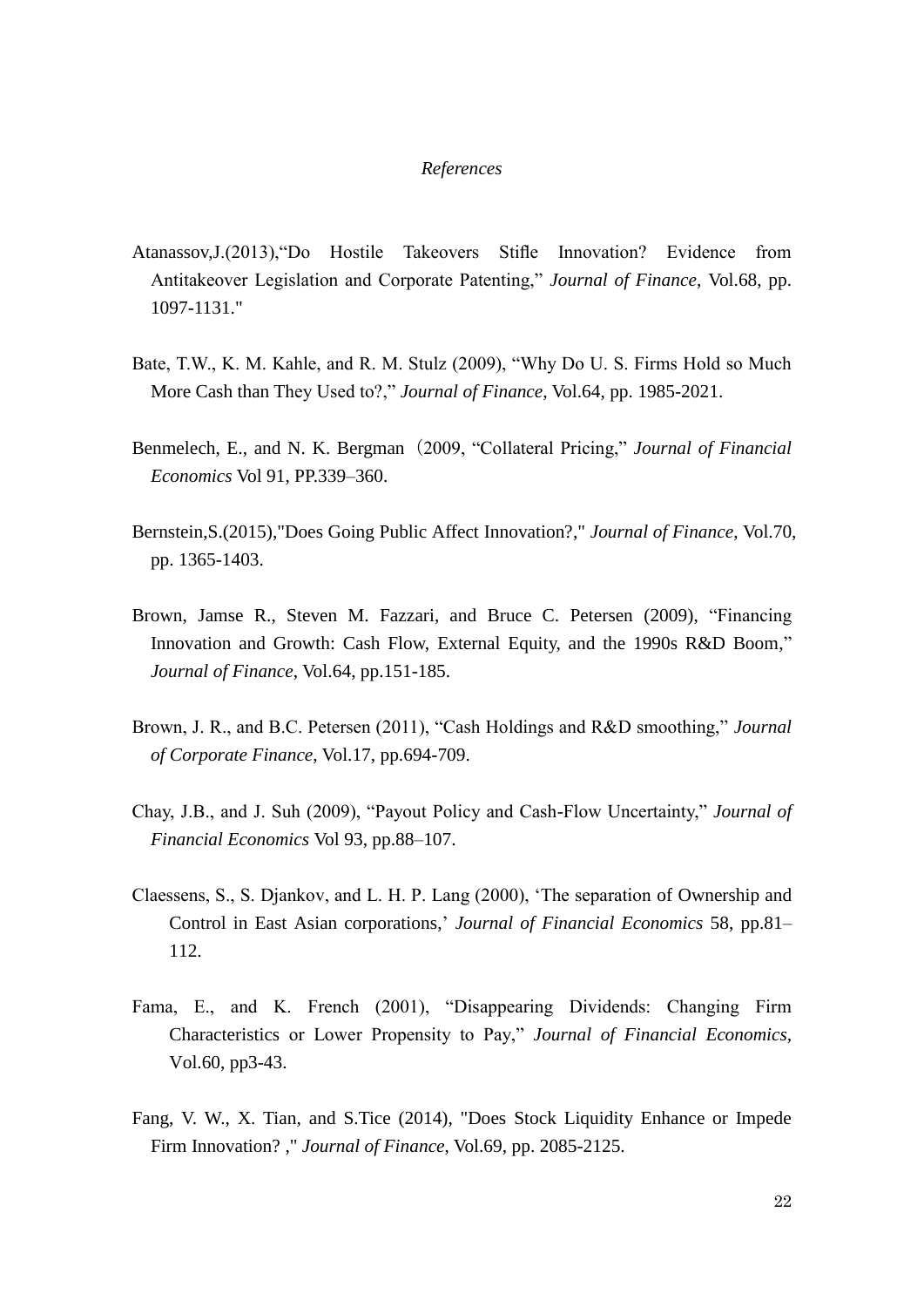- Hoberg, G., G. Phillips, and N. Prabhala (2014), "Product Market Threats, Payouts, and Financial Flexibility," *Journal of Finance*, Vol.69, pp. 293-324.
- DeAngelo, H., L.DeAngelo, and R.M.Stulz (2006),"Dividend Policy and the Earned/Contributed Capital Mix: a Test of the Life-cycle Theory," *Journal of Financial Economics* Vol 81, pp227–254.
- DeAngelo, H., and L. DeAngelo (2007), "Capital Structure, Payout Policy, and Financial Flexibility," Marshall School of Business Working Paper.
- DeAngelo, Harry, Linda DeAngelo, and Douglas J. Skinner (2008), "Corporate Payout Policy," *Foundations and Trends in Finance* 3, pp.95–287.
- Denis, D.J., I. Osobov (2008), "Why Do Firms Pay Dividend? International Evidence on the Determinants of Dividend Policy," *Journal of Financial Economics* Vol 89, pp.62–82.
- Gamba, A., and A. Triantis (2008), "The Value of Financial Flexibility," *Journal of Finance*, Vol. 63, pp2263-2296.
- Hall, B. H. (2002), "The Financing of Research and Development," Oxford Review of Economic Policy Vol. 18, pp35-51.
- Jensen, M. C. (1986), "Agency Costs of Free Cash Flow, Corporate Finance, and Takeovers," *American Economic Review*, Vol.76, pp. 323-329.
- Jensen, M. C. (1993),"The Modern Industrial Revolution, Exit, and the Failure of Internal Control System," *Journal of finance*, Vol.48, pp831-880.
- La Porta, R., F. Lopez-De-Silanes, A. Shleifer, and R. W. Vishny (2000),"Agency Problems and Dividend Policies around the World," *Journal of Finance*, Vol.55, pp. 1-33.
- Lee, C., M. C. Gupta, H. C. Chen, and A.C. Lee (2011), "Optimal Payout Ratio under Uncertainty and the Flexibility Hypothesis Theory and Empirical Evidence," *Journal*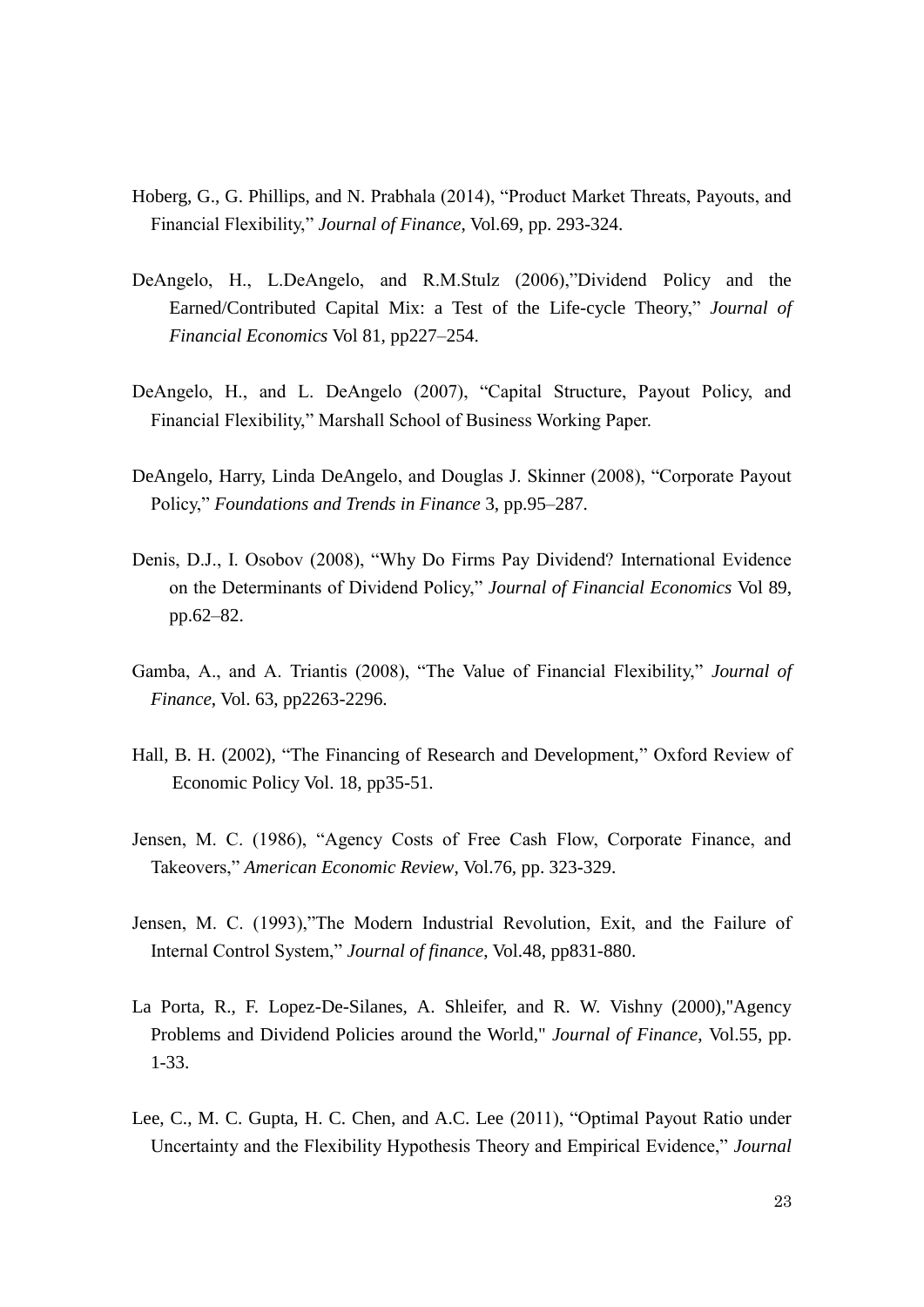*of Corporate Finance*, Vol.17, pp483-501.

- Lambrecht, Bart M. and Stewart C. Myers (2012), "A Lintner Model of Payout and Managerial Rents," *Journal of Finance*, Vol.67, pp.1761-1810.
- Miyajima, Hideaki and Takaaki Hoda (2012), "Understanding the Changing Ownership Structure of Japanese Firms : Investment Style of Foreign and Domestic Institutional Investors," RIETI Discussion paper.

Myers,S C. (2000), "Outside Equity," *Journal of Finance*, Vol.55.pp1005-1037

- Myers, S. C., and N. Majluf (1984), "Corporate Financing and Investment Decisions When Firms Have Information that Investors Do not Have," *Journal of Financial Economics* Vol.13, No.2, pp187-221.
- Pinkowitz, L., R. Stulz, and R. Williamson (2006), "Do the Contributions of Corporate Cash Holdings and Dividends to Firm Value Depend on Governance?," *Journal of Finance*, Vol. 61, pp2725-2751.
- Saito, Takuji and Hiroyuki Odagiri (2008), "Intraboard Heterogeneity and the Role of Bank-dispatched Directors in Japanese Firms: An Empirical Study," Pacific-Basin Finance Journal, Vol. 16, pp.572–590.
- Titman, S., and R.Wessels (1988), "The Determinants of Capital Structure Choice," *Journal of Finance,* Vol.43, pp.1-18.
- Zwiebel, J. (1996), ""Dynamic Capital Structure under Managerial Entrenchment,"" *American Economic Review,* Vol, 86, pp1197-1215.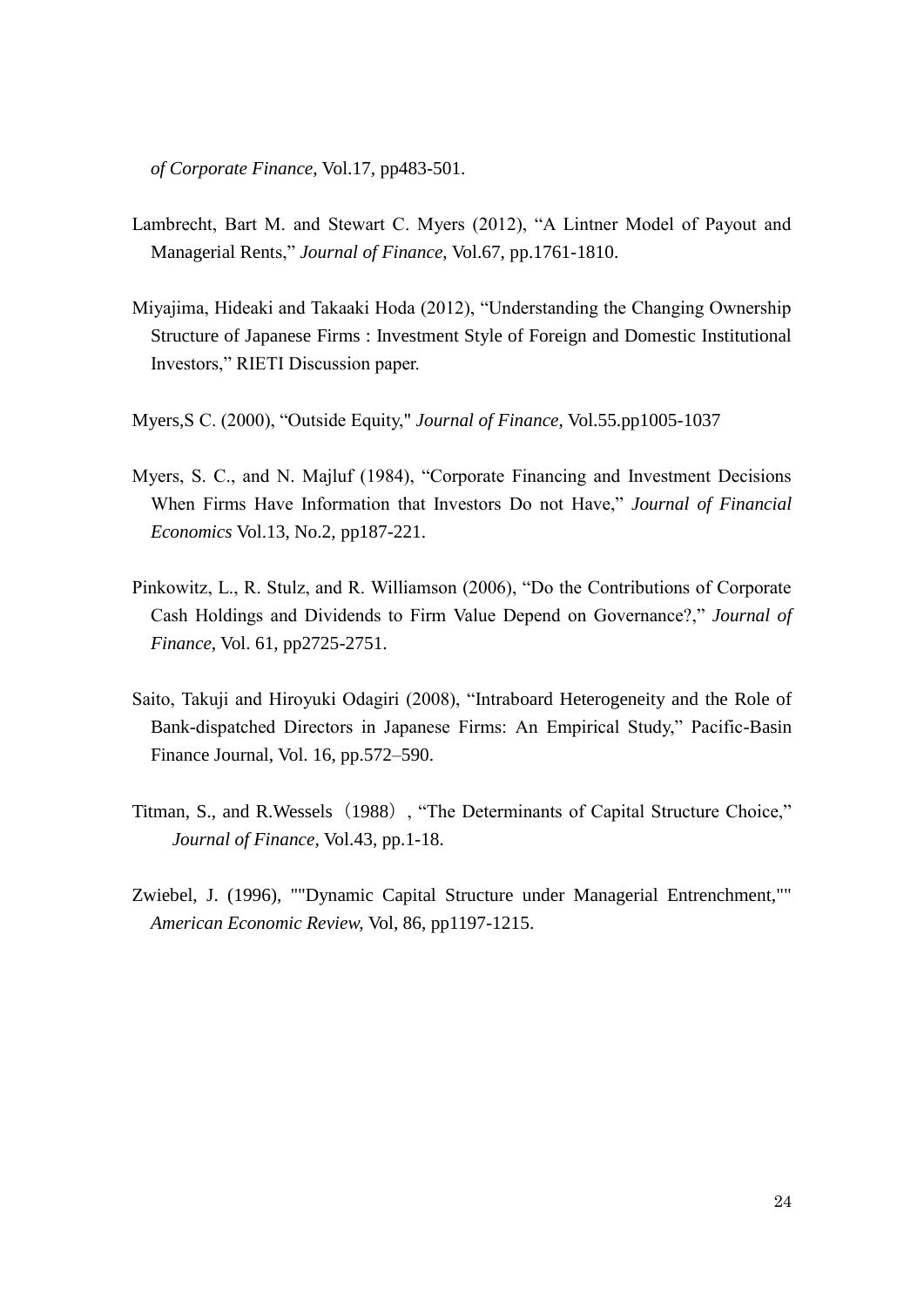|                  | Table 1 Definition of Variables                   |
|------------------|---------------------------------------------------|
| <b>Variables</b> | Definition                                        |
| DIV S            | Dividend/total sales                              |
| RD S             | R&D expenditures /total sales                     |
| F A              | Fixed asset/total assets                          |
| MV BV            | (Total debt +market value of equity)/total assets |
| $CF_A$           | Operating cash flow/total assets                  |
| INTE_CO          | Operating profit/interest expenses                |
| RE K             | Retained earnings/book equity                     |
| SIZE             | Log(total assets)                                 |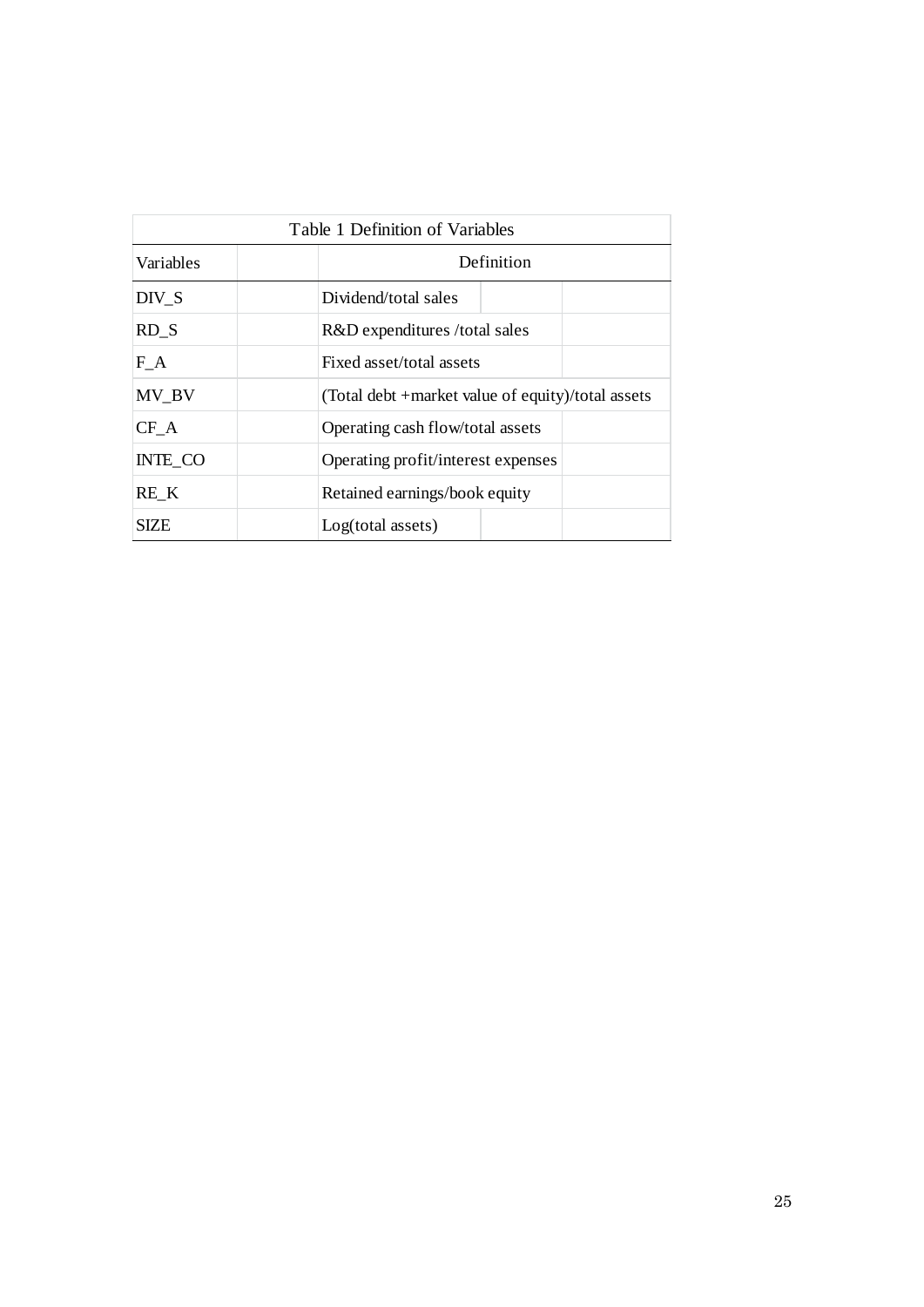| Table 2 Distribution of Dividend Payers and Non-Dividend Payers across Industries |        |                        |                           |                                |                               |
|-----------------------------------------------------------------------------------|--------|------------------------|---------------------------|--------------------------------|-------------------------------|
|                                                                                   |        |                        |                           |                                |                               |
| Industry                                                                          | Total  | # of Dvidend<br>payers | Dvidend<br>payers<br>$\%$ | # od Non-<br>dvidend<br>payers | Non-dvidend<br>payers<br>$\%$ |
| <b>CHEMICALS</b>                                                                  | 2,093  | 1,869                  | 89.30%                    | 224                            | 10.70%                        |
| <b>DRUGS</b>                                                                      | 582    | 457                    | 78.52%                    | 125                            | 21.48%                        |
| <b>ELECTRONIC</b>                                                                 | 3,039  | 2,385                  | 78.48%                    | 654                            | 21.52%                        |
| <b>FOODS</b>                                                                      | 1,485  | 1,292                  | 87.00%                    | 193                            | 13.00%                        |
| <b>IRON_STEEL</b>                                                                 | 630    | 481                    | 76.35%                    | 149                            | 23.65%                        |
| <b>MACHINERY</b>                                                                  | 2,284  | 1,827                  | 79.99%                    | 457                            | 20.01%                        |
| <b>MOTOR</b>                                                                      | 905    | 756                    | 83.54%                    | 149                            | 16.46%                        |
| <b>NON METAL</b>                                                                  | 1,255  | 983                    | 78.33%                    | 272                            | 21.67%                        |
| <b>PETROLEUM</b>                                                                  | 160    | 146                    | 91.25%                    | 14                             | 8.75%                         |
| <b>PRECISION</b>                                                                  | 576    | 457                    | 79.34%                    | 119                            | 20.66%                        |
| <b>PULP</b>                                                                       | 244    | 204                    | 83.61%                    | 40                             | 16.39%                        |
| <b>RUBBER</b>                                                                     | 279    | 236                    | 84.59%                    | 43                             | 15.41%                        |
| STONE_GLASS                                                                       | 551    | 486                    | 88.20%                    | 65                             | 11.80%                        |
| <b>TEXTILE</b>                                                                    | 680    | 501                    | 73.68%                    | 179                            | 26.32%                        |
| <b>TRANSPORTATION</b>                                                             | 186    | 153                    | 82.26%                    | 33                             | 17.74%                        |
| <b>OTHERS</b>                                                                     | 1,014  | 847                    | 83.53%                    | 167                            | 16.47%                        |
| <b>AVERAGE</b>                                                                    |        |                        | 81.94%                    |                                | 18.06%                        |
| Number of observations                                                            | 15,963 | 13,080                 |                           | 2,883                          |                               |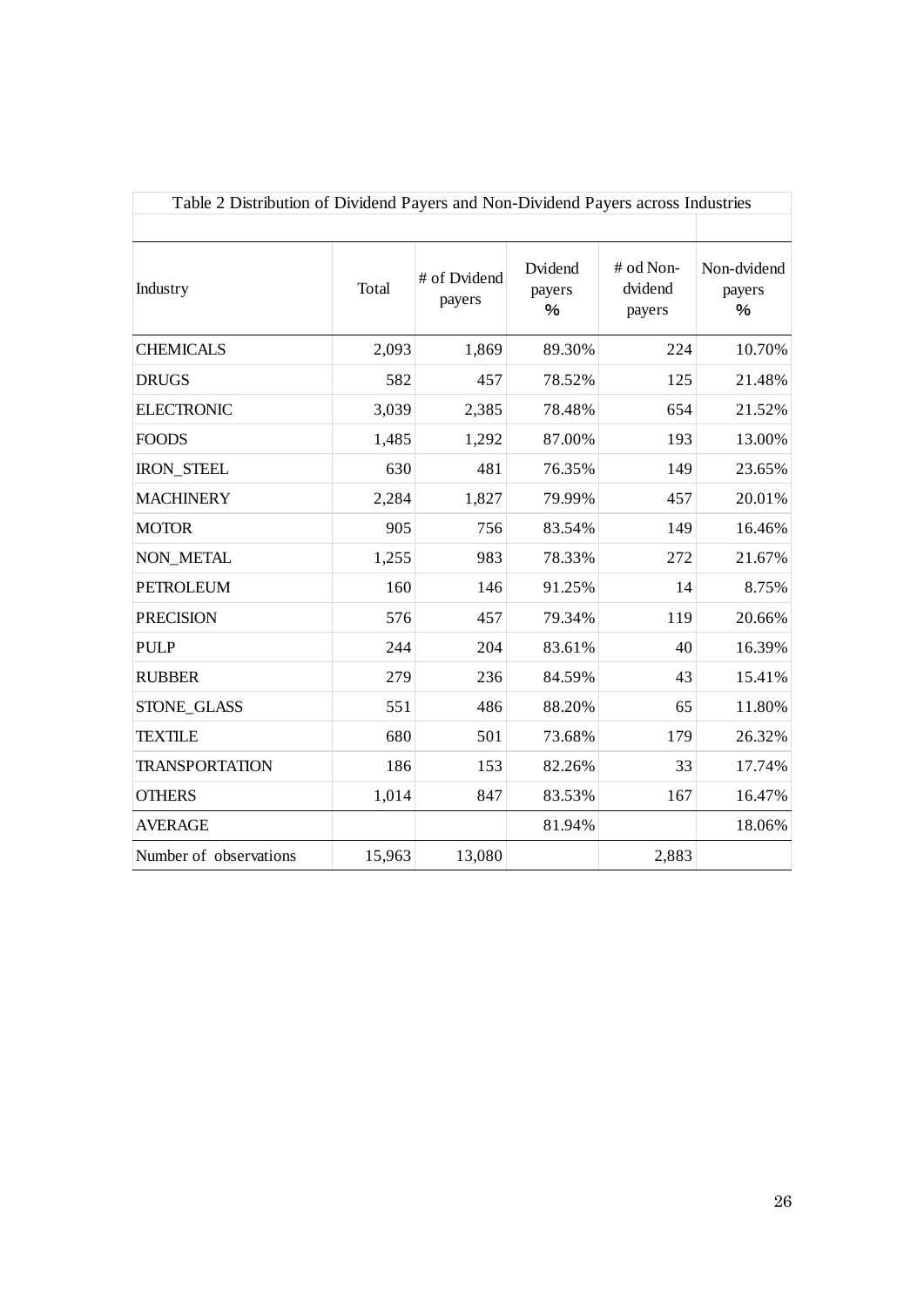|                     |           |               |             | Table 3 Basic Statistics of Variables |               |                  |                 |                     |
|---------------------|-----------|---------------|-------------|---------------------------------------|---------------|------------------|-----------------|---------------------|
|                     | $DIV_S_t$ | $RD\_S_{t-1}$ | $F_A_{t-1}$ | $MV_BV_{t-1}$                         | $CF\_A_{t-1}$ | $INTE\_CO_{t-1}$ | $RE_{-}K_{t-1}$ | $\text{SIZE}_{t-1}$ |
| Mean                | 0.0081    | 0.0263        | 0.2009      | 1.0391                                | 0.0565        | 36.0892          | 0.4510          | 11.0765             |
| Median              | 0.0065    | 0.0190        | 0.1936      | 0.9685                                | 0.0578        | 8.5105           | 0.5202          | 10.9111             |
| Maximum             | 0.0404    | 0.1496        | 0.4324      | 2.6096                                | 0.1670        | 741.6667         | 1.0131          | 17.3846             |
| Minimum             | 0.0000    | 0.0000        | 0.0322      | 0.5019                                | $-0.0901$     | $-15.6154$       | $-1.7234$       | 3.2958              |
| Std. Dev.           | 0.0077    | 0.0262        | 0.0872      | 0.3406                                | 0.0449        | 86.5517          | 0.3751          | 1.5517              |
|                     |           |               |             |                                       |               |                  |                 |                     |
| <b>Observations</b> | 15,964    | 15,025        | 14,661      | 14,709                                | 14,702        | 14,720           | 14,716          | 15,326              |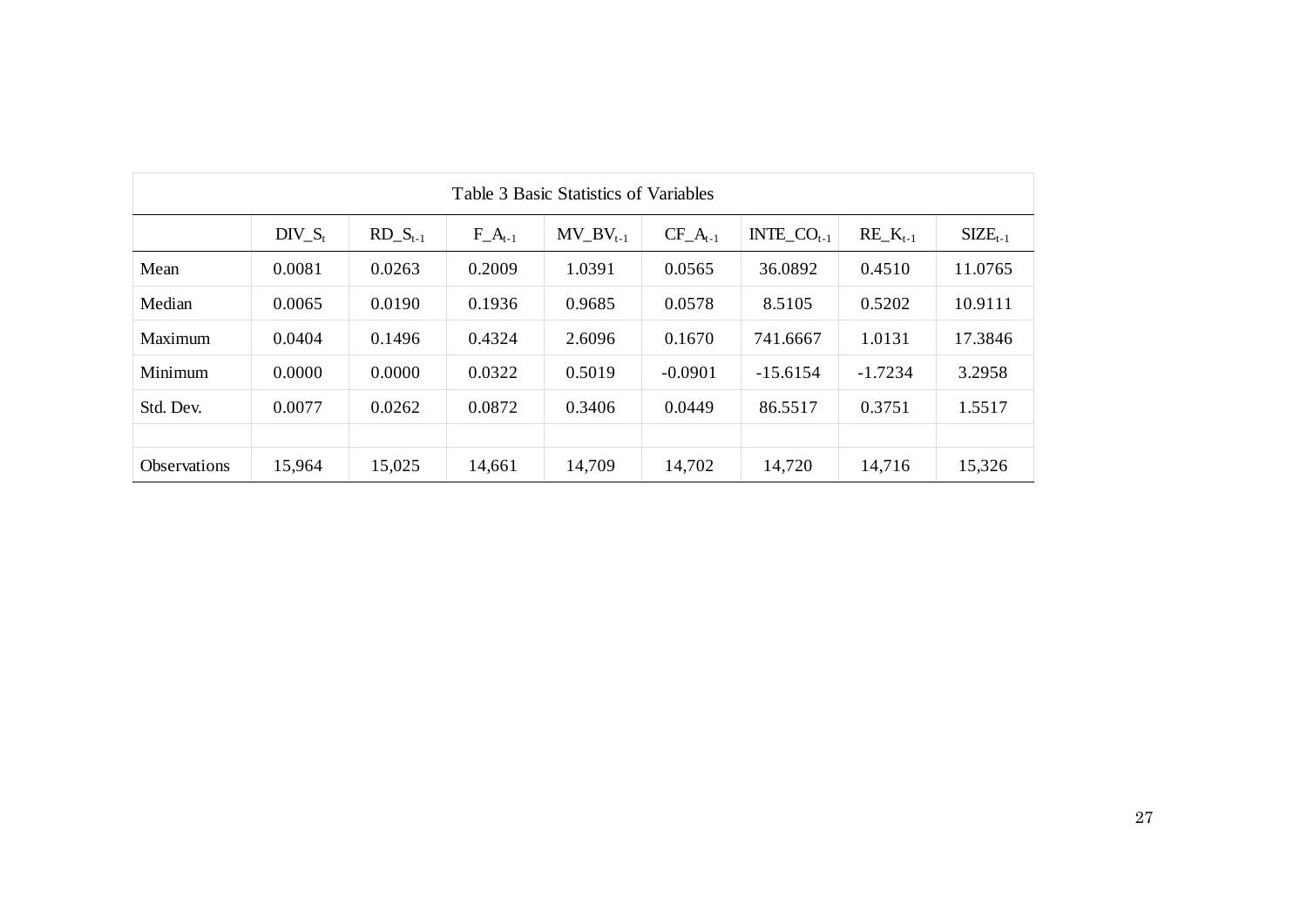|                       |        |        |            | Table 4 Basic Statistics of Dividend Ratio (DIV_S) by Industry |           |              |
|-----------------------|--------|--------|------------|----------------------------------------------------------------|-----------|--------------|
| Industry              | Mean   | Median | Maximum    | Minimum                                                        | Std. Dev. | Observations |
| <b>CHEMICALS</b>      | 0.0096 | 0.0085 | $0.0401\,$ | $\boldsymbol{0}$                                               | 0.0072    | 2,093        |
| <b>DRUGS</b>          | 0.0141 | 0.0141 | 0.0402     | $\boldsymbol{0}$                                               | 0.0107    | 582          |
| <b>ELECTRONIC</b>     | 0.0080 | 0.0059 | 0.0401     | $\boldsymbol{0}$                                               | 0.0082    | 3,039        |
| <b>FOODS</b>          | 0.0068 | 0.0059 | 0.0404     | $\boldsymbol{0}$                                               | 0.0058    | 1,485        |
| IRON_STEEL            | 0.0065 | 0.0052 | 0.0404     | $\boldsymbol{0}$                                               | 0.0070    | 630          |
| <b>MACHINERY</b>      | 0.0093 | 0.0074 | 0.0404     | $\boldsymbol{0}$                                               | 0.0087    | 2,284        |
| <b>MOTOR</b>          | 0.0042 | 0.0036 | 0.0206     | $\boldsymbol{0}$                                               | 0.0036    | 905          |
| NON_METAL             | 0.0065 | 0.0054 | 0.0345     | $\boldsymbol{0}$                                               | 0.0062    | 1,255        |
| PETROLEUM             | 0.0061 | 0.0045 | 0.0404     | $\boldsymbol{0}$                                               | 0.0057    | 160          |
| <b>PRECISION</b>      | 0.0088 | 0.0077 | 0.0378     | $\boldsymbol{0}$                                               | 0.0081    | 576          |
| PULP                  | 0.0060 | 0.0048 | 0.0338     | $\boldsymbol{0}$                                               | 0.0054    | 244          |
| <b>RUBBER</b>         | 0.0085 | 0.0067 | 0.0358     | $\boldsymbol{0}$                                               | 0.0075    | 279          |
| STONE_GLASS           | 0.0089 | 0.0075 | 0.0399     | $\boldsymbol{0}$                                               | 0.0075    | 551          |
| <b>TEXTILE</b>        | 0.0075 | 0.0063 | 0.0349     | $\boldsymbol{0}$                                               | 0.0074    | 680          |
| <b>TRANSPORTATION</b> | 0.0062 | 0.0048 | 0.0309     | $\boldsymbol{0}$                                               | 0.0060    | 186          |
| <b>OTHERS</b>         | 0.0086 | 0.0075 | 0.0401     | $\boldsymbol{0}$                                               | 0.0073    | 1,014        |
|                       |        |        |            |                                                                |           |              |
|                       |        |        |            |                                                                |           | 28           |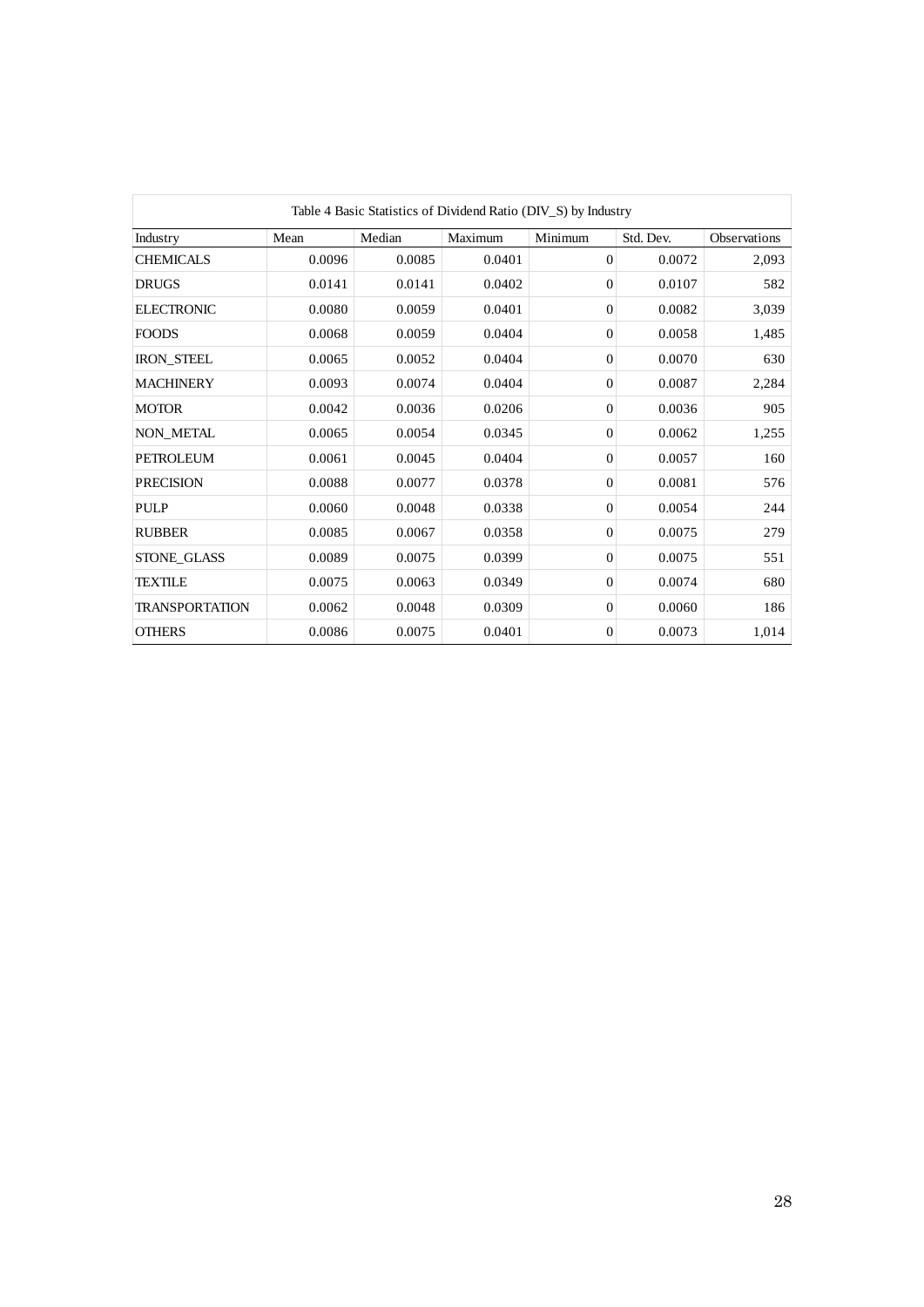|      |              |            | Table 5 Time-Series Behavior of the Dividend Ratio (DIV_S) |                  |            |              |
|------|--------------|------------|------------------------------------------------------------|------------------|------------|--------------|
| Year | Mean         | Median     | Maximum                                                    | Minimum          | Std. Dev.  | Observations |
| 2000 | 0.0063       | 0.0050     | 0.0371                                                     | $\boldsymbol{0}$ | 0.0065     | 1,241        |
| 2001 | 0.0067       | 0.0055     | 0.0397                                                     | $\boldsymbol{0}$ | 0.0065     | 1,213        |
| 2002 | 0.0066       | 0.0054     | 0.0398                                                     | $\boldsymbol{0}$ | 0.0066     | 1,226        |
| 2003 | 0.0065       | 0.0051     | 0.0395                                                     | $\boldsymbol{0}$ | 0.0069     | 1,200        |
| 2004 | 0.0070       | 0.0057     | 0.0376                                                     | $\boldsymbol{0}$ | 0.0070     | 1,180        |
| 2005 | 0.0080       | 0.0064     | 0.0398                                                     | $\boldsymbol{0}$ | 0.0074     | 1,171        |
| 2006 | 0.0090       | 0.0071     | 0.0402                                                     | $\boldsymbol{0}$ | 0.0079     | 1,147        |
| 2007 | 0.0097       | 0.0077     | 0.0404                                                     | $\boldsymbol{0}$ | 0.0083     | 1,128        |
| 2008 | 0.0100       | 0.0083     | 0.0404                                                     | $\boldsymbol{0}$ | $0.0081\,$ | 1,113        |
| 2009 | 0.0098       | $0.0081\,$ | 0.0400                                                     | $\boldsymbol{0}$ | $0.0081\,$ | 1,099        |
| 2010 | 0.0078       | 0.0058     | 0.0404                                                     | $\boldsymbol{0}$ | 0.0079     | 1,091        |
| 2011 | $\,0.0088\,$ | 0.0072     | 0.0395                                                     | $\boldsymbol{0}$ | 0.0082     | 1,072        |
| 2012 | 0.0092       | 0.0075     | 0.0401                                                     | $\boldsymbol{0}$ | $0.0081\,$ | 1,049        |
| 2013 | 0.0094       | $0.0077\,$ | 0.0404                                                     | $\boldsymbol{0}$ | 0.0082     | 1,034        |
|      |              |            |                                                            |                  |            |              |
|      |              |            |                                                            |                  |            | 29           |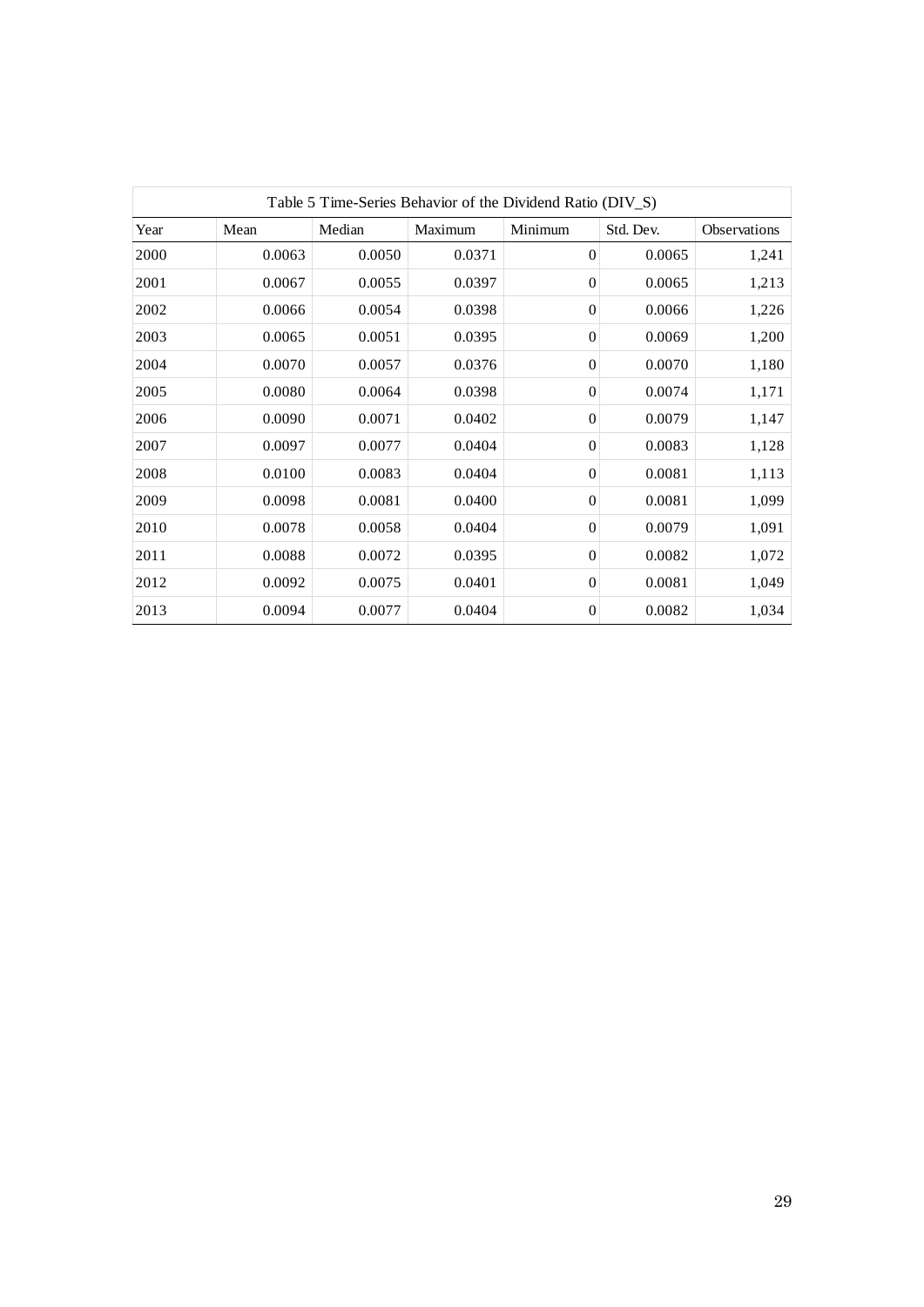|                        |                | Table 6 Mean and Median of Variables for 5 Quantile Groups Formed by Sorting Firms Based on DIV_S |                    |                    |                             |                    |                    |                    |                                 |                    |
|------------------------|----------------|---------------------------------------------------------------------------------------------------|--------------------|--------------------|-----------------------------|--------------------|--------------------|--------------------|---------------------------------|--------------------|
|                        |                |                                                                                                   | Smallest           |                    | ------ DIV_S -----          |                    | Largest            |                    | Testing the difference between: |                    |
|                        |                | $0$ (non-<br>dividend<br>payer)                                                                   | $\mathbf{1}$       | $\sqrt{2}$         | $\ensuremath{\mathfrak{Z}}$ | $\overline{4}$     | 5                  | $5 - 0$<br>p-Value | $5 - 1$<br>p-Value              | $5 - 4$<br>p-Value |
| $DIV_S_t$              | Mean           | 0.0000                                                                                            | 0.0026             | 0.0054             | 0.0080                      | 0.0116             | 0.0220             | 0.0000             | 0.0000                          | 0.0000             |
|                        | Median         | 0.0000                                                                                            | 0.0028             | 0.0054             | 0.0079                      | 0.0115             | 0.0202             | 0.0000             | 0.0000                          | 0.0000             |
| $RD\_S_{t-1}$          | Mean           | 0.0200                                                                                            | 0.0201             | 0.0227             | 0.0249                      | 0.0293             | 0.0384             | 0.0000             | 0.0000                          | 0.0000             |
|                        | Median         | 0.0107                                                                                            | 0.0111             | 0.0168             | 0.0205                      | 0.0235             | 0.0314             | 0.0000             | 0.0000                          | 0.0000             |
| $F_A_{t-1}$            | Mean           | 0.1963                                                                                            | 0.2151             | 0.2118             | 0.2122                      | 0.1994             | 0.1776             | 0.0000             | 0.0000                          | 0.0000             |
|                        | Median         | 0.1837                                                                                            | 0.2082             | 0.2098             | 0.2102                      | 0.1929             | 0.1679             | 0.0000             | 0.0000                          | 0.0000             |
|                        |                |                                                                                                   |                    |                    |                             |                    |                    |                    |                                 |                    |
| $MV_BV_{t-1}$          | Mean<br>Median | 1.0137<br>0.9584                                                                                  | 0.9374<br>0.9210   | 0.9864<br>0.9522   | 1.0014<br>0.9558            | 1.0546<br>0.9929   | 1.1986<br>1.0869   | 0.0000<br>0.0000   | 0.0000<br>0.0000                | 0.0000<br>0.0000   |
|                        |                |                                                                                                   |                    |                    |                             |                    |                    |                    |                                 |                    |
| $CF\_A_{t-1}$          | Mean           | 0.0279                                                                                            | 0.0523             | 0.0574             | 0.0613                      | 0.0656             | 0.0712             | 0.0000             | 0.0000                          | 0.0000             |
|                        | Median         | 0.0256                                                                                            | 0.0522             | 0.0581             | 0.0607                      | 0.0660             | 0.0716             | 0.0000             | 0.0000                          | 0.0000             |
| INTE_CO <sub>t-1</sub> | Mean           | 2.3813                                                                                            | 15.2269            | 22.7039            | 31.3596                     | 52.6361            | 86.5275            | 0.0000             | 0.0000                          | 0.0000             |
|                        | Median         | 0.5021                                                                                            | 5.3471             | 8.9561             | 11.9606                     | 20.1347            | 33.3943            | 0.0000             | 0.0000                          | 0.0000             |
|                        |                |                                                                                                   |                    |                    |                             |                    |                    |                    |                                 |                    |
| $RE_K_{t-1}$           | Mean<br>Median | $-0.0441$<br>0.0324                                                                               | 0.4469<br>0.4677   | 0.5024<br>0.5115   | 0.5374<br>0.5542            | 0.5707<br>0.5899   | 0.6340<br>0.6641   | 0.0000<br>0.0000   | 0.0000<br>0.0000                | 0.0000<br>0.0000   |
|                        |                |                                                                                                   |                    |                    |                             |                    |                    |                    |                                 |                    |
| $SIZE_{t-1}$           | Mean<br>Median | 10.1198<br>10.0924                                                                                | 11.4436<br>11.1263 | 11.3564<br>11.1925 | 11.3578<br>11.1939          | 11.1755<br>10.9622 | 11.0475<br>10.8508 | 0.0000<br>0.0000   | 0.0000<br>0.0000                | 0.0009<br>0.0031   |
|                        |                |                                                                                                   |                    |                    |                             |                    |                    |                    |                                 |                    |
|                        |                |                                                                                                   |                    |                    |                             |                    |                    |                    |                                 |                    |
|                        |                |                                                                                                   |                    |                    |                             |                    |                    |                    |                                 | 30                 |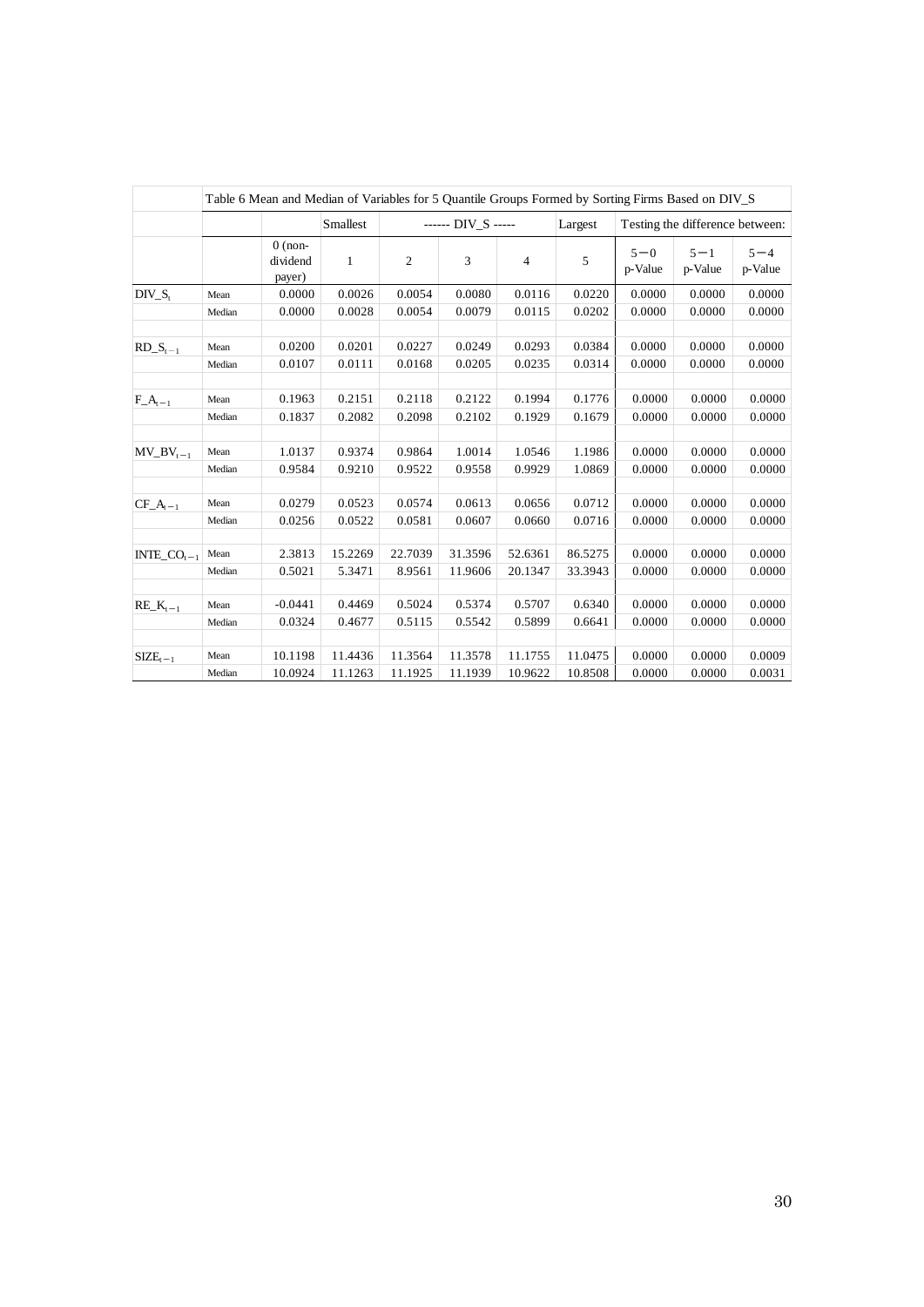|       |        | Table 7 Relation between the R&D Intensity and Dividend Ratio for Firms with Extra Cash Holdings and Positive Net Debt |     |        |     |                             |     |                 |     |        |     |                  |     |
|-------|--------|------------------------------------------------------------------------------------------------------------------------|-----|--------|-----|-----------------------------|-----|-----------------|-----|--------|-----|------------------|-----|
|       |        |                                                                                                                        |     |        |     |                             |     | CASH > DEBT     |     |        |     |                  |     |
|       |        | Low RD S                                                                                                               |     |        |     |                             |     |                 |     |        |     | High $RD \ S$    |     |
|       |        | $\theta$                                                                                                               |     |        |     | $\mathfrak{D}$              |     | 3               |     | 4      |     | C                |     |
| DIV S | Mean   | 0.0087                                                                                                                 | *** | 0.0099 | *** | 0.0104                      | *** | 0.0125          | *** | 0.0136 | *** | 0.0150           | *** |
|       | Median | 0.0073                                                                                                                 | *** | 0.0082 | *** | 0.0093                      | *** | 0.0108          | *** | 0.0115 | *** | 0.0139           | *** |
|       |        |                                                                                                                        |     |        |     |                             |     |                 |     |        |     |                  |     |
|       |        |                                                                                                                        |     |        |     |                             |     | $CASH \le DEBT$ |     |        |     |                  |     |
|       |        |                                                                                                                        |     |        |     |                             |     |                 |     |        |     |                  |     |
|       |        | Low RD S                                                                                                               |     |        |     |                             |     |                 |     |        |     | High $RD \simeq$ |     |
|       |        | $\Omega$                                                                                                               |     |        |     | $\mathcal{D}_{\mathcal{L}}$ |     | 3               |     | 4      |     | 5                |     |
| DIV S | Mean   | 0.0038                                                                                                                 |     | 0.0043 |     | 0.0057                      |     | 0.0061          |     | 0.0072 |     | 0.0067           |     |
|       | Median | 0.0000                                                                                                                 |     | 0.0035 |     | 0.0052                      |     | 0.0056          |     | 0.0069 |     | 0.0055           |     |

\*\*\* Significant at the 1% level for testing for the null of no difference in the mean and median dividend ratio between the firms with extra cash holdings (CASH>DEBT) and the firms with positive net debt (CASH<DEBT).

|                        |           |               |             | <b>Table 8 Correlation Matrix</b> |               |                  |                 |                     |
|------------------------|-----------|---------------|-------------|-----------------------------------|---------------|------------------|-----------------|---------------------|
|                        | $DIV_S_t$ | $RD\_S_{t-1}$ | $F_A_{t-1}$ | $MV_BV_{t-1}$                     | $CF\_A_{t-1}$ | INTE_ $CO_{t-1}$ | $RE_{-}K_{t-1}$ | $\text{SIZE}_{t-1}$ |
| $DIV_S_t$              | 1.0000    |               |             |                                   |               |                  |                 |                     |
| $RD\_S_{t-1}$          | 0.2718    | 1.0000        |             |                                   |               |                  |                 |                     |
| $F_A_{t-1}$            | $-0.1227$ | $-0.1179$     | 1.0000      |                                   |               |                  |                 |                     |
| $MV_BV_{t-1}$          | 0.2520    | 0.1811        | $-0.0155$   | 1.0000                            |               |                  |                 |                     |
| $ CF_A_{t-1} $         | 0.2354    | 0.0946        | 0.2598      | 0.2126                            | 1.0000        |                  |                 |                     |
| INTE_CO <sub>t-1</sub> | 0.3205    | 0.1217        | $-0.0816$   | 0.1253                            | 0.1714        | 1.0000           |                 |                     |
| $RE_{-}K_{t-1}$        | 0.4116    | 0.0838        | $-0.0086$   | $-0.0146$                         | 0.2153        | 0.2209           | 1.0000          |                     |
| $SIZE_{t-1}$           | 0.0075    | 0.1378        | 0.1567      | 0.1733                            | 0.1639        | $-0.0026$        | 0.1078          | 1.0000              |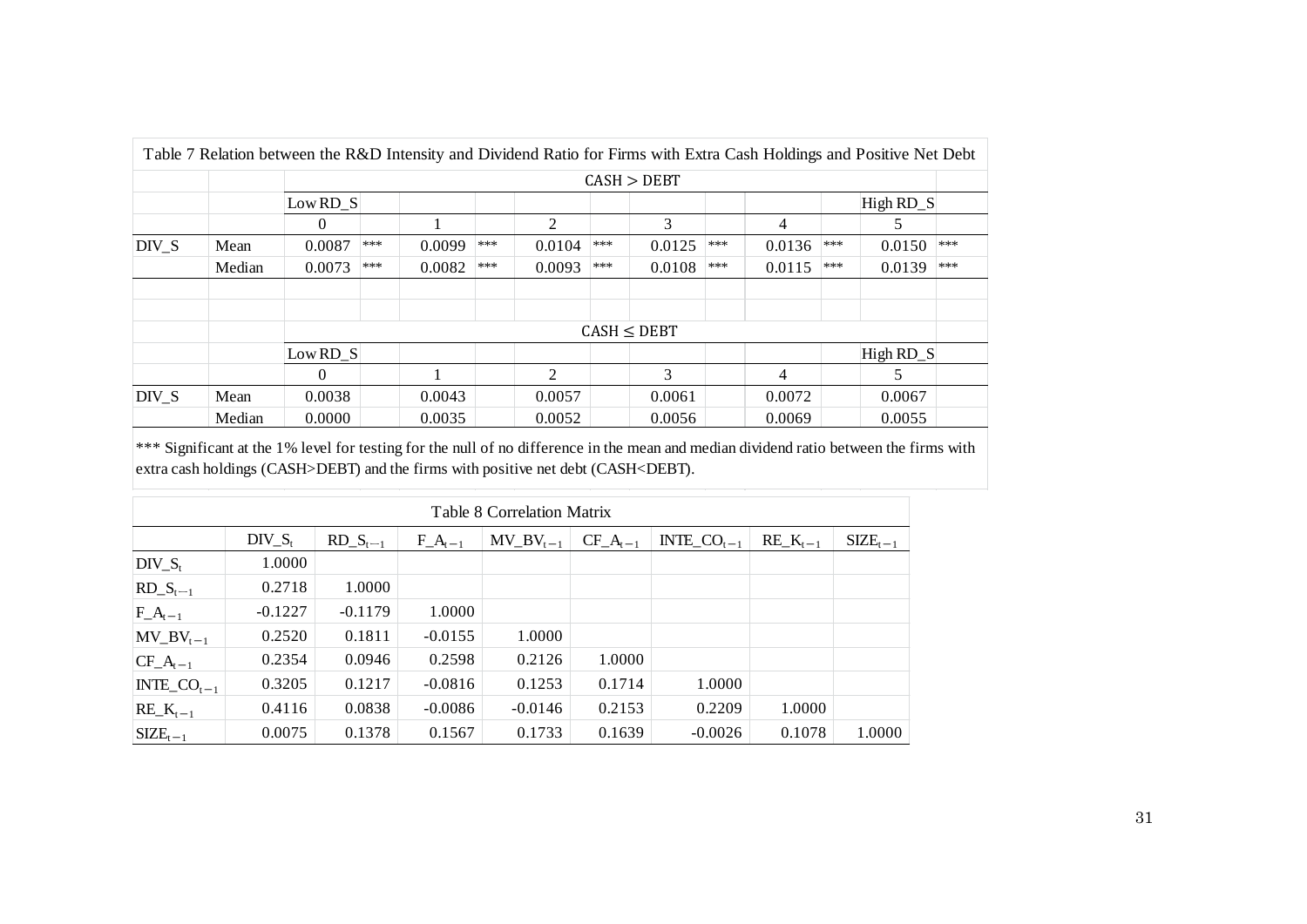| $DIV_S_t$<br>(1)<br>(3)<br>(4)<br>(2)<br>$-0.0016$ **<br>$-0.0021$ ***<br>CONSTANT<br>$-0.0014$<br>0.0010<br>$(-1.9200)$<br>$(-2.1607)$<br>1.4425<br>$(-2.9308)$<br>$0.0618$ ***<br>$0.1362$ ***<br>$0.1101$ ***<br>$RD\_S_{t-1}$<br>(13.9559)<br>(16.2981)<br>(17.2018)<br>$-0.6521$ ***<br>$-0.4865$ ***<br>$RD_S^2_{t-1}$<br>$(-6.1922)$<br>$(-7.7741)$<br>$-0.0058$ ***<br>$-0.0103$ ***<br>$-0.0063$ ***<br>$F_A_{t-1}$<br>$(-6.9779)$<br>$(-7.4694)$<br>$(-11.1637)$<br>$0.0043$ ***<br>$0.0042$ ***<br>$0.0025$ ***<br>$MV_BV_{t-1}$<br>(16.3926)<br>(16.2407)<br>(8.9800)<br>$0.0265$ ***<br>$0.0262$ ***<br>$0.0439$ ***<br>$CF\_A_{t-1}$<br>(15.9566)<br>(24.5121)<br>(16.1282)<br>$0.0000$ ***<br>$0.0000$ ***<br>$0.0000$ ***<br>$0.0000$ ***<br>$INTE\_CO_{t-1}$<br>(14.8984)<br>(14.9628)<br>(22.3338)<br>(19.0742)<br>$0.0118$ <sup>***</sup><br>***<br>$0.0118$ ***<br>0.0131<br>$RE_K_{t-1}$<br>(44.0586)<br>(44.1165)<br>(47.9266)<br>$-0.0003$ ***<br>$-0.0004$ ***<br>$0.0002$ ***<br>$SIZE_{t-1}$<br>$(-7.0793)$<br>$(-8.0415)$<br>(5.1321)<br>INDUSTRY DUMMY<br>YES<br>YES<br>YES<br>YES<br>YEAR DUMMY<br><b>YES</b><br>YES<br><b>YES</b><br><b>YES</b><br>LOG LIKELIHOOD<br>37883.71<br>37914.42<br>36756.92<br>39453.28<br><b>OBS</b><br>12,395<br>12,395<br>12,781<br>13,674<br>t statistics are shown in parentheses. ** Significant at the 5% level. *** Significant at the 1% level. |
|------------------------------------------------------------------------------------------------------------------------------------------------------------------------------------------------------------------------------------------------------------------------------------------------------------------------------------------------------------------------------------------------------------------------------------------------------------------------------------------------------------------------------------------------------------------------------------------------------------------------------------------------------------------------------------------------------------------------------------------------------------------------------------------------------------------------------------------------------------------------------------------------------------------------------------------------------------------------------------------------------------------------------------------------------------------------------------------------------------------------------------------------------------------------------------------------------------------------------------------------------------------------------------------------------------------------------------------------------------------------------------------------------------------|
|                                                                                                                                                                                                                                                                                                                                                                                                                                                                                                                                                                                                                                                                                                                                                                                                                                                                                                                                                                                                                                                                                                                                                                                                                                                                                                                                                                                                                  |
|                                                                                                                                                                                                                                                                                                                                                                                                                                                                                                                                                                                                                                                                                                                                                                                                                                                                                                                                                                                                                                                                                                                                                                                                                                                                                                                                                                                                                  |
|                                                                                                                                                                                                                                                                                                                                                                                                                                                                                                                                                                                                                                                                                                                                                                                                                                                                                                                                                                                                                                                                                                                                                                                                                                                                                                                                                                                                                  |
|                                                                                                                                                                                                                                                                                                                                                                                                                                                                                                                                                                                                                                                                                                                                                                                                                                                                                                                                                                                                                                                                                                                                                                                                                                                                                                                                                                                                                  |
|                                                                                                                                                                                                                                                                                                                                                                                                                                                                                                                                                                                                                                                                                                                                                                                                                                                                                                                                                                                                                                                                                                                                                                                                                                                                                                                                                                                                                  |
|                                                                                                                                                                                                                                                                                                                                                                                                                                                                                                                                                                                                                                                                                                                                                                                                                                                                                                                                                                                                                                                                                                                                                                                                                                                                                                                                                                                                                  |
|                                                                                                                                                                                                                                                                                                                                                                                                                                                                                                                                                                                                                                                                                                                                                                                                                                                                                                                                                                                                                                                                                                                                                                                                                                                                                                                                                                                                                  |
|                                                                                                                                                                                                                                                                                                                                                                                                                                                                                                                                                                                                                                                                                                                                                                                                                                                                                                                                                                                                                                                                                                                                                                                                                                                                                                                                                                                                                  |
|                                                                                                                                                                                                                                                                                                                                                                                                                                                                                                                                                                                                                                                                                                                                                                                                                                                                                                                                                                                                                                                                                                                                                                                                                                                                                                                                                                                                                  |
|                                                                                                                                                                                                                                                                                                                                                                                                                                                                                                                                                                                                                                                                                                                                                                                                                                                                                                                                                                                                                                                                                                                                                                                                                                                                                                                                                                                                                  |
|                                                                                                                                                                                                                                                                                                                                                                                                                                                                                                                                                                                                                                                                                                                                                                                                                                                                                                                                                                                                                                                                                                                                                                                                                                                                                                                                                                                                                  |
|                                                                                                                                                                                                                                                                                                                                                                                                                                                                                                                                                                                                                                                                                                                                                                                                                                                                                                                                                                                                                                                                                                                                                                                                                                                                                                                                                                                                                  |
|                                                                                                                                                                                                                                                                                                                                                                                                                                                                                                                                                                                                                                                                                                                                                                                                                                                                                                                                                                                                                                                                                                                                                                                                                                                                                                                                                                                                                  |
|                                                                                                                                                                                                                                                                                                                                                                                                                                                                                                                                                                                                                                                                                                                                                                                                                                                                                                                                                                                                                                                                                                                                                                                                                                                                                                                                                                                                                  |
|                                                                                                                                                                                                                                                                                                                                                                                                                                                                                                                                                                                                                                                                                                                                                                                                                                                                                                                                                                                                                                                                                                                                                                                                                                                                                                                                                                                                                  |
|                                                                                                                                                                                                                                                                                                                                                                                                                                                                                                                                                                                                                                                                                                                                                                                                                                                                                                                                                                                                                                                                                                                                                                                                                                                                                                                                                                                                                  |
|                                                                                                                                                                                                                                                                                                                                                                                                                                                                                                                                                                                                                                                                                                                                                                                                                                                                                                                                                                                                                                                                                                                                                                                                                                                                                                                                                                                                                  |
|                                                                                                                                                                                                                                                                                                                                                                                                                                                                                                                                                                                                                                                                                                                                                                                                                                                                                                                                                                                                                                                                                                                                                                                                                                                                                                                                                                                                                  |
|                                                                                                                                                                                                                                                                                                                                                                                                                                                                                                                                                                                                                                                                                                                                                                                                                                                                                                                                                                                                                                                                                                                                                                                                                                                                                                                                                                                                                  |
|                                                                                                                                                                                                                                                                                                                                                                                                                                                                                                                                                                                                                                                                                                                                                                                                                                                                                                                                                                                                                                                                                                                                                                                                                                                                                                                                                                                                                  |
|                                                                                                                                                                                                                                                                                                                                                                                                                                                                                                                                                                                                                                                                                                                                                                                                                                                                                                                                                                                                                                                                                                                                                                                                                                                                                                                                                                                                                  |
|                                                                                                                                                                                                                                                                                                                                                                                                                                                                                                                                                                                                                                                                                                                                                                                                                                                                                                                                                                                                                                                                                                                                                                                                                                                                                                                                                                                                                  |
|                                                                                                                                                                                                                                                                                                                                                                                                                                                                                                                                                                                                                                                                                                                                                                                                                                                                                                                                                                                                                                                                                                                                                                                                                                                                                                                                                                                                                  |
|                                                                                                                                                                                                                                                                                                                                                                                                                                                                                                                                                                                                                                                                                                                                                                                                                                                                                                                                                                                                                                                                                                                                                                                                                                                                                                                                                                                                                  |
|                                                                                                                                                                                                                                                                                                                                                                                                                                                                                                                                                                                                                                                                                                                                                                                                                                                                                                                                                                                                                                                                                                                                                                                                                                                                                                                                                                                                                  |
|                                                                                                                                                                                                                                                                                                                                                                                                                                                                                                                                                                                                                                                                                                                                                                                                                                                                                                                                                                                                                                                                                                                                                                                                                                                                                                                                                                                                                  |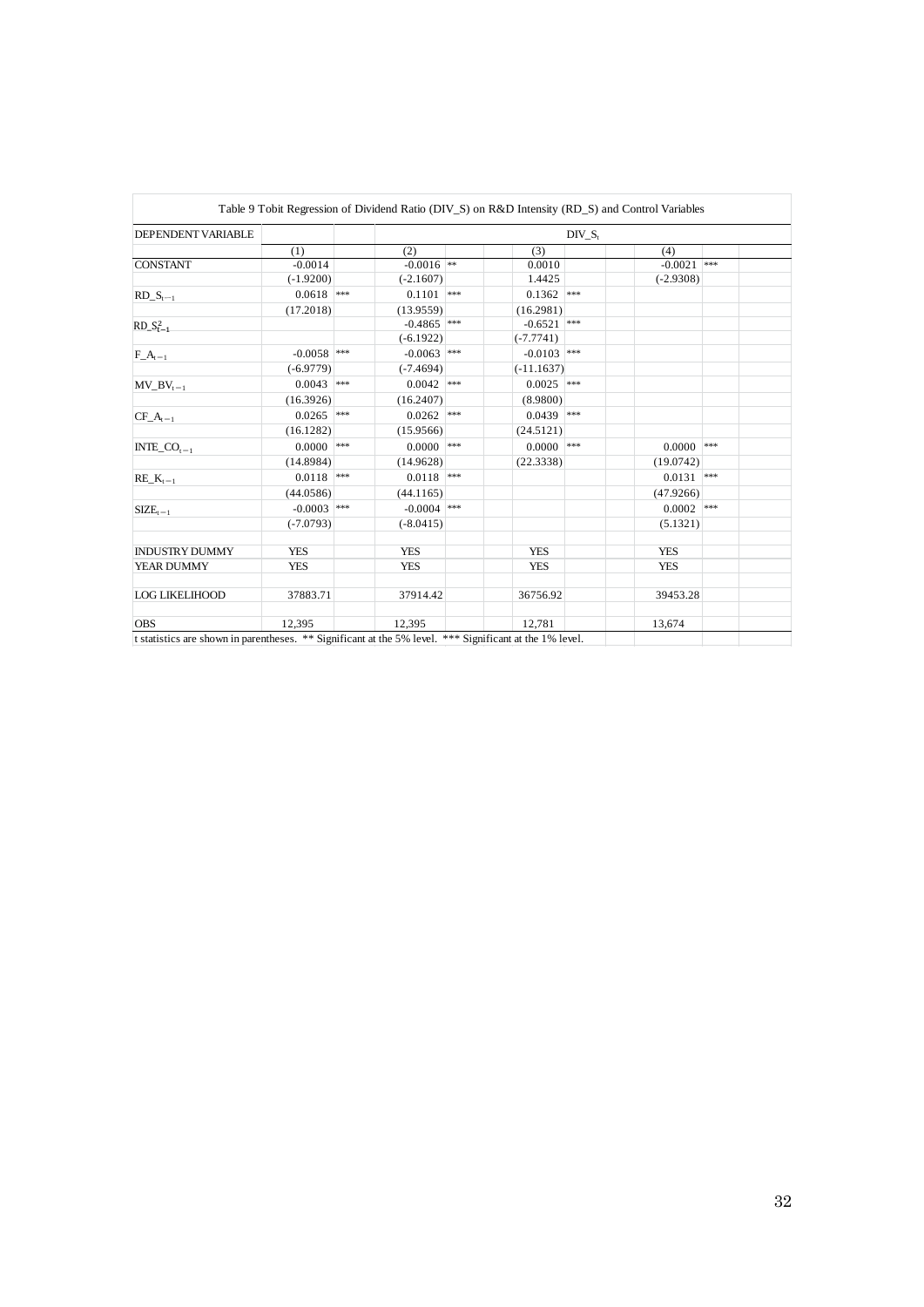| DEPENDENT VARIABLE    |               |               |                      |              | $DIV_S_t$ |               |               |                                           |
|-----------------------|---------------|---------------|----------------------|--------------|-----------|---------------|---------------|-------------------------------------------|
|                       |               |               | <b>FIXED EFFECTS</b> |              |           |               |               | INSTRUMENTAL VARIABLES WITH FIXED EFFECTS |
|                       | (1)           | (2)           | (3)                  | (4)          |           | (5)           | (6)           | (7)                                       |
| <b>CONSTANT</b>       | $0.0044$ **   | $0.0043$ **   | $0.0035$ **          | $0.0049$ *** |           | $0.0039$ **   | $0.0037$ **   | $0.0029$ *                                |
|                       | (2.4319)      | (2.3841)      | (2.1933)             | (2.7895)     |           | (2.0372)      | (1.9616)      | (1.7496)                                  |
| $RD\_S_{t-1}$         | $0.0575$ ***  | $0.0952$ ***  | $0.1075$ ***         |              |           | $0.0644$ ***  | $0.1009$ ***  | $0.1125$ ***                              |
|                       | (7.6859)      | (5.9493)      | (6.5135)             |              |           | (7.4237)      | (5.3360)      | (5.6578)                                  |
| $RD_{-}S_{t-1}^2$     |               | $-0.3825$ *** | $-0.4579$ ***        |              |           |               | $-0.3863$ **  | $-0.4619$ <sup>**</sup>                   |
|                       |               | $(-2.5924)$   | $(-2.9571)$          |              |           |               | $(-2.0893)$   | $(-2.3193)$                               |
| $F_A_{t-1}$           | $-0.0060$ *** | $-0.0063$ *** | $-0.0089$ ***        |              |           | $-0.0057$ *** | $-0.0061$ *** | $-0.0087$ ***                             |
|                       | $(-3.5218)$   | $(-3.6933)$   | $(-4.7856)$          |              |           | $(-3.1973)$   | $(-3.3483)$   | $(-4.4047)$                               |
| $MV_BV_{t-1}$         | $0.0044$ ***  | $0.0044$ ***  | $0.0029$ ***         |              |           | $0.0052$ ***  | $0.0051$ ***  | $0.0036$ ***                              |
|                       | (9.8489)      | (9.7509)      | (6.2626)             |              |           | (10.1116)     | (9.9606)      | (6.6438)                                  |
| $CF\_A_{t-1}$         | $0.0223$ ***  | $0.0221$ ***  | $0.0330$ ***         |              |           | $0.0216$ ***  | $0.0214$ ***  | $0.0333$ ***                              |
|                       | (11.1320)     | (11.0584)     | (15.3896)            |              |           | (10.1609)     | (10.1066)     | (14.5943)                                 |
| $INTE\_CO_{t-1}$      | $0.0000$ ***  | $0.0000$ ***  | $0.0000$ ***         | $0.0000$ *** |           | $0.0000$ ***  | $0.0000$ ***  | $0.0000$ ***                              |
|                       | (9.1378)      | (9.1633)      | (12.0471)            | (10.8298)    |           | (8.7628)      | (8.8053)      | (11.7075)                                 |
| $RE_{-}K_{t-1}$       | $0.0070$ ***  | $0.0069$ ***  |                      | $0.0073$ *** |           | $0.0076$ ***  | $0.0076$ ***  |                                           |
|                       | (20.4804)     | (20.3831)     |                      | (22.4052)    |           | (20.2087)     | (20.0460)     |                                           |
| $SIZE_{t-1}$          | $-0.0004$     | $-0.0005$ *** |                      | 0.0000       |           | $-0.0005$ *** | $-0.0005$ *** |                                           |
|                       | $(-4.5257)$   | $(-4.8495)$   |                      | (0.2760)     |           | $(-4.7166)$   | $(-4.9286)$   |                                           |
|                       |               |               |                      |              |           |               |               |                                           |
| <b>INDUSTRY DUMMY</b> | <b>YES</b>    | <b>YES</b>    | <b>YES</b>           | <b>YES</b>   |           | <b>YES</b>    | <b>YES</b>    | <b>YES</b>                                |
| YEAR DUMMY            | <b>YES</b>    | <b>YES</b>    | <b>YES</b>           | <b>YES</b>   |           | <b>YES</b>    | <b>YES</b>    | <b>YES</b>                                |
|                       |               |               |                      |              |           |               |               |                                           |
| <b>ADJ RSO</b>        | 0.3795        | 0.3818        | 0.2876               | 0.2959       |           | 0.3904        | 0.3930        | 0.2936                                    |
| PROB(J-STATISTIC)     |               |               |                      |              |           | 0.1272        | 0.2806        | 0.8820                                    |
|                       |               |               |                      |              |           |               |               |                                           |
| <b>OBS</b>            | 12,395        | 12,395        | 12,781               | 13,674       |           | 10,197        | 10,197        | 10,501                                    |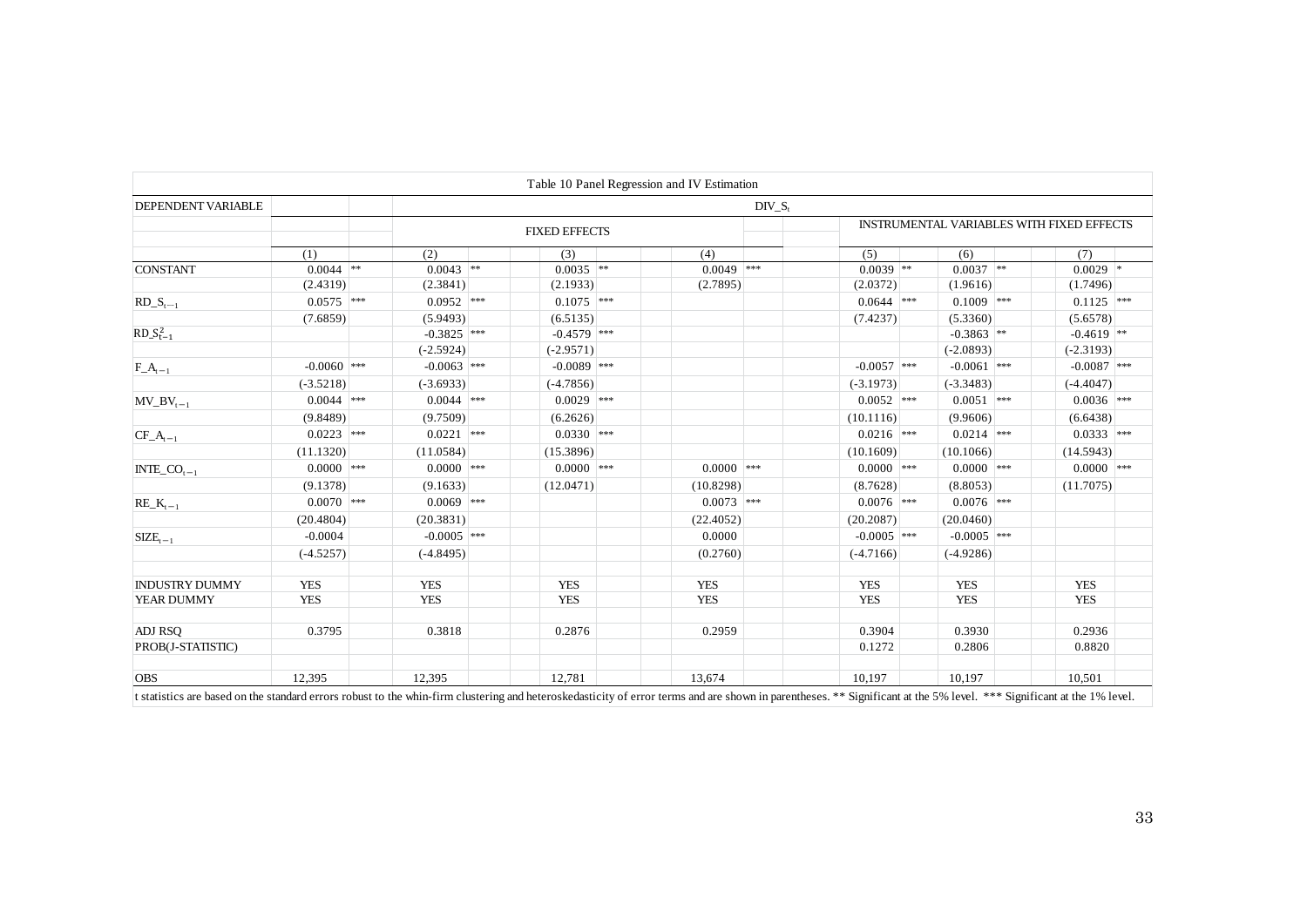| DEPENDENT VARIABLE                                                                                                    |                |       | $DIV_S_t$      |            |  |
|-----------------------------------------------------------------------------------------------------------------------|----------------|-------|----------------|------------|--|
|                                                                                                                       | (1)            |       | (2)            |            |  |
| <b>CONSTANT</b>                                                                                                       | $-0.0021$      | $***$ | 0.0015         | $\ast\ast$ |  |
|                                                                                                                       | $(-2.9427)$    |       | (2.3159)       |            |  |
| $RD_{-}S_{t-1}$                                                                                                       | 0.0898         | ***   | 0.1127         | ***        |  |
|                                                                                                                       | (21.3901)      |       | (25.0587)      |            |  |
| $NETLEV\_D_{t-1} \times RD\_S_{t-1}$                                                                                  | $-0.0709$ ***  |       | $-0.1013$      | $***$      |  |
|                                                                                                                       | $(-16.7895)$   |       | $(-22.9243)$   |            |  |
| $F_A_{t-1}$                                                                                                           | $-0.0027$      | $***$ | $-0.0046$      | $***$      |  |
|                                                                                                                       | $(-3.2281)$    |       | $(-5.0933)$    |            |  |
| $MV_BV_{t-1}$                                                                                                         | 0.0047         | ***   | 0.0035         | $***$      |  |
|                                                                                                                       | (17.9988)      |       | (13.1888)      |            |  |
| $CF\_A_{t-1}$                                                                                                         | 0.0219         | ***   | 0.0362         | $***$      |  |
|                                                                                                                       | (13.4842)      |       | (20.7308)      |            |  |
| $INTE\_CO_{t-1}$                                                                                                      | $1.02E-05$ *** |       | $1.66E-05$ *** |            |  |
|                                                                                                                       | (11.2506)      |       | (16.9307)      |            |  |
| $RE_K_{t-1}$                                                                                                          | 0.0110         | $***$ |                |            |  |
|                                                                                                                       | (41.3208)      |       |                |            |  |
| $SIZE_{t-1}$                                                                                                          | $-0.0002$      | $***$ |                |            |  |
|                                                                                                                       | $(-4.9790)$    |       |                |            |  |
|                                                                                                                       |                |       |                |            |  |
| <b>INDUSTRY DUMMY</b>                                                                                                 | <b>YES</b>     |       | <b>YES</b>     |            |  |
| YEAR DUMMY                                                                                                            | <b>YES</b>     |       | <b>YES</b>     |            |  |
|                                                                                                                       |                |       |                |            |  |
| <b>LOG LIKELIHOOD</b>                                                                                                 | 37767.73       |       | 36858.42       |            |  |
|                                                                                                                       |                |       |                |            |  |
| <b>OBS</b><br>t statistics are shown in parentheses. ** Significant at the 5% level. *** Significant at the 1% level. | 12,174         |       | 12,486         |            |  |
|                                                                                                                       |                |       |                |            |  |
|                                                                                                                       |                |       |                |            |  |